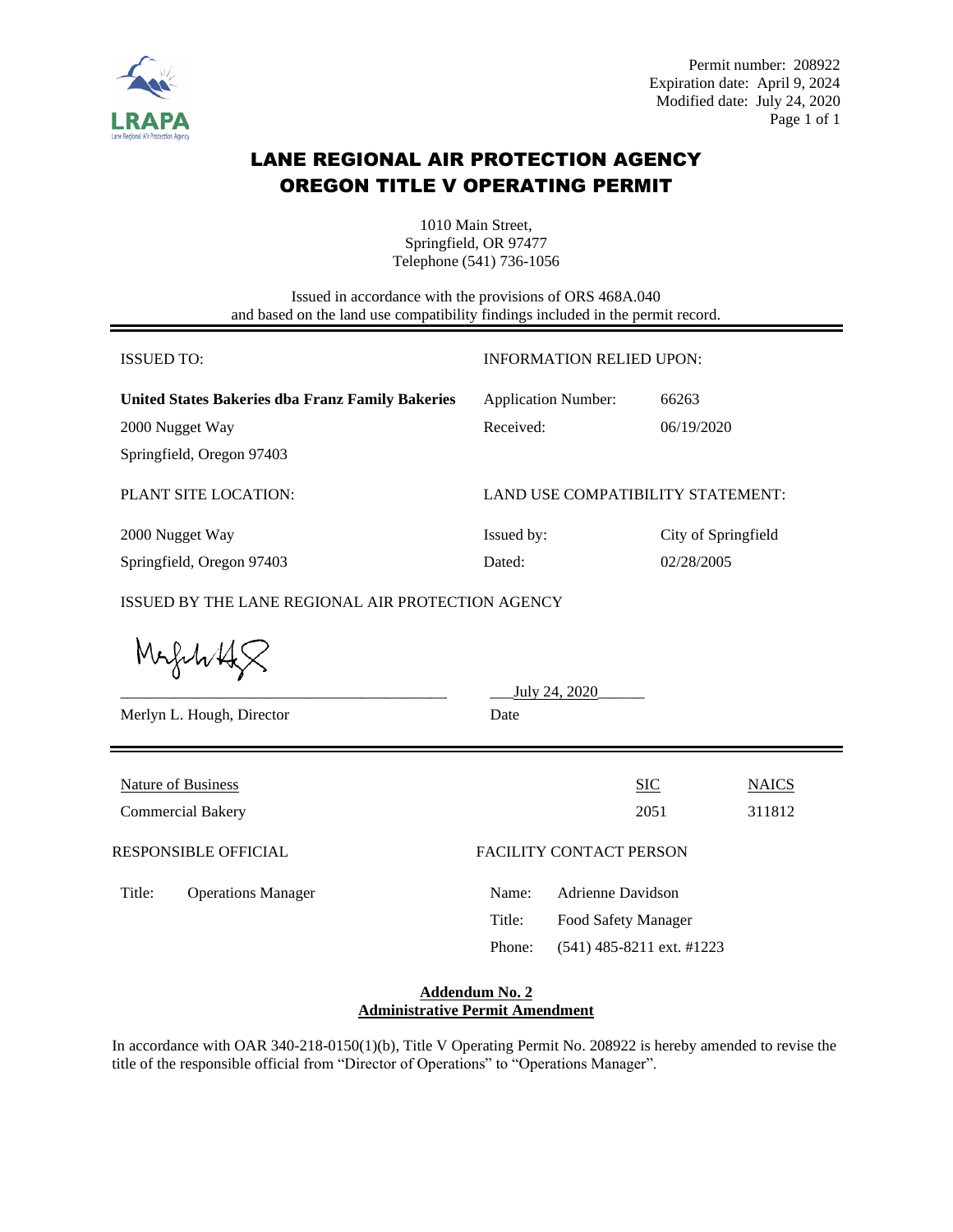## LANE REGIONAL AIR PROTECTION AGENCY OREGON TITLE V OPERATING PERMIT

1010 Main Street, Springfield, OR 97477 Telephone (541) 736-1056

Issued in accordance with the provisions of ORS 468A.040 and based on the land use compatibility findings included in the permit record.

| <b>ISSUED TO:</b>                                                                                                              | <b>INFORMATION RELIED UPON:</b>                                                                  |                                              |  |
|--------------------------------------------------------------------------------------------------------------------------------|--------------------------------------------------------------------------------------------------|----------------------------------------------|--|
| United States Bakeries dba Franz Family Bakeries<br>2000 Nugget Way<br>Springfield, Oregon 97403                               | <b>Application Number:</b><br>Received:                                                          | 65295<br>07/22/2019                          |  |
| PLANT SITE LOCATION:                                                                                                           |                                                                                                  | <b>LAND USE COMPATIBILITY STATEMENT:</b>     |  |
| 2000 Nugget Way<br>Springfield, Oregon 97403<br>ISSUED BY THE LANE REGIONAL AIR PROTECTION AGENCY<br>Merlyn L. Hough, Director | Issued by:<br>Dated:<br>AUG 28 2019<br>Date                                                      | City of Springfield<br>02/28/2005            |  |
| Nature of Business<br><b>Commercial Bakery</b>                                                                                 |                                                                                                  | <b>SIC</b><br><b>NAICS</b><br>2051<br>311812 |  |
| RESPONSIBLE OFFICIAL<br>Director of Operations<br>Title:                                                                       | FACILITY CONTACT PERSON<br>Adrienne Davidson<br>Name:<br>Title:<br>Food Safety Manager<br>Phone: | $(541)$ 485-8211 ext. #1223                  |  |

### Addendum No. 1 **Administrative Permit Amendment**

In accordance with OAR 340-218-0150(1)(b), Title V Operating Permit No. 208922 is hereby amended to revise the title of the response official, remove the responsible official phone number, and revise the name of the facility contact person.

The section "RESPONSIBLE OFFICIAL" on page 1 of the Title V Permit 208922 now reads as follows:

 $\ddot{\phantom{a}}$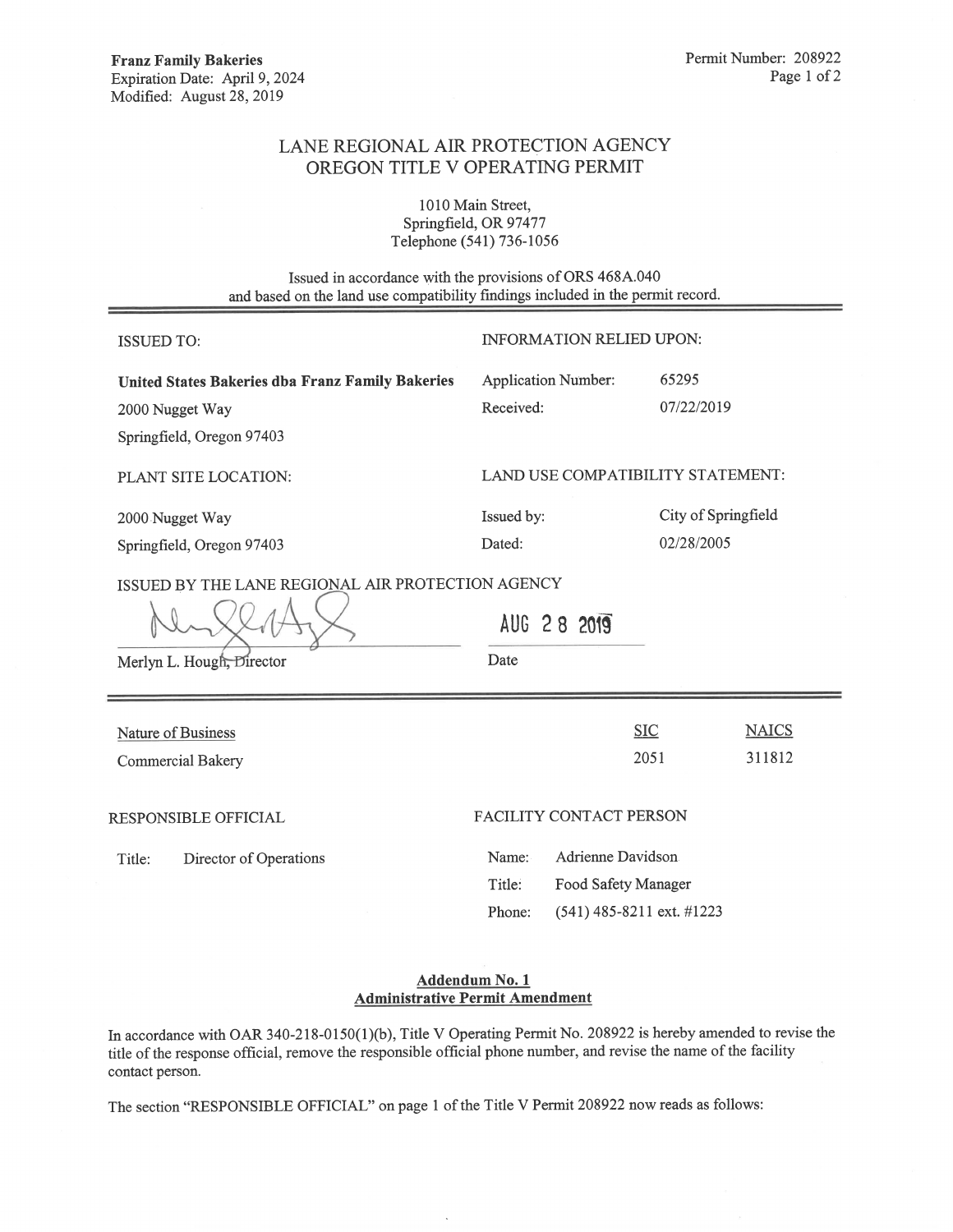RESPONSIBLE OFFICIAL

Title: Director of Operations

The section "FACILITY CONTACT PERSON" on page 1 of the Title V Permit 208922 now reads as follows:

 $\mu \neq \mu \in \mathbb{N}$  , where  $\mu$ 

FACILITY CONTACT PERSON

Name: Adrienne Davidson Title: Food Safety Manager Phone: (541) 485-8211 ext. #1223

JJW/cmw 08/28/2019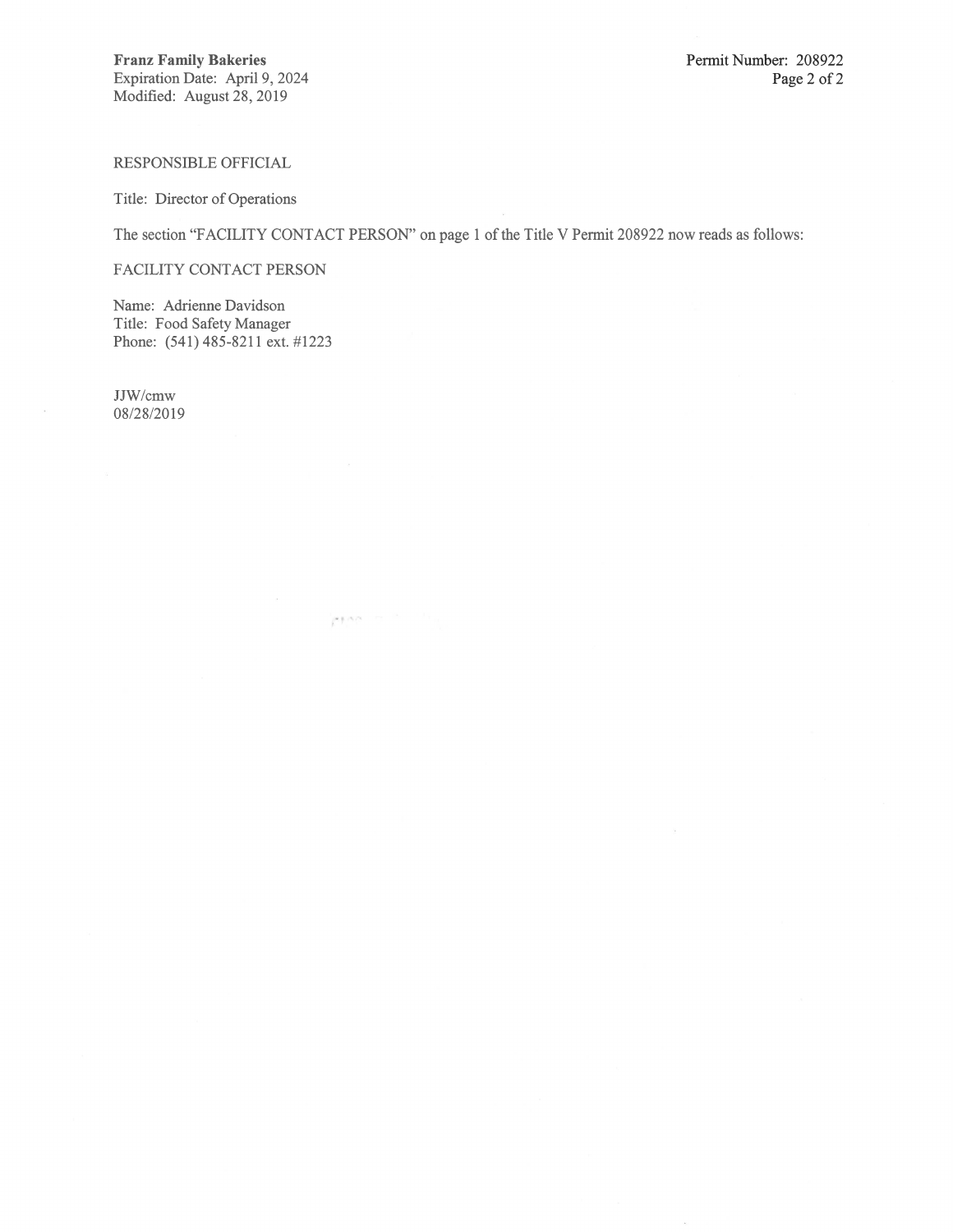# LANE REGIONAL AIR PROTECTION AGENCY OREGON TITLE V OPERATING PERMIT

1010 Main Street, Springfield, OR 97477 Telephone (541) 736-1056

Issued in accordance with the provisions of ORS 468A.040 and based on the land use compatibility findings included in the permit record.

| <b>ISSUED TO:</b>                                                              | <b>INFORMATION RELIED UPON:</b>            |  |  |
|--------------------------------------------------------------------------------|--------------------------------------------|--|--|
| <b>United States Bakeries dba Franz Family Bakeries</b>                        | <b>Application Number:</b><br>60457, 62950 |  |  |
| 2000 Nugget Way                                                                | Received:<br>05/07/2015, 06/26/17          |  |  |
| Springfield, Oregon 97403                                                      |                                            |  |  |
| PLANT SITE LOCATION:                                                           | LAND USE COMPATIBILITY STATEMENT:          |  |  |
| 2000 Nugget Way                                                                | Issued by:<br>City of Springfield          |  |  |
| Springfield, Oregon 97403                                                      | Dated:<br>02/28/2005                       |  |  |
| ISSUED BY THE LANE REGIONAL AIR PROTECTION AGENCY<br>Merlyn L. Hough, Director | $APR - 92019$<br>Date                      |  |  |
| Nature of Business                                                             | $SIC$<br><b>NAICS</b>                      |  |  |
| <b>Commercial Bakery</b>                                                       | 2051<br>311812                             |  |  |
| <b>RESPONSIBLE OFFICIAL</b>                                                    | FACILITY CONTACT PERSON                    |  |  |
| General Manager<br>Name:                                                       | Clyde Carson<br>Name:                      |  |  |
| $(541)$ 485-8211<br>Title:                                                     | Title:<br>Food Safety Manager              |  |  |

Phone:

 $(541)$  485-8211 ext. #1223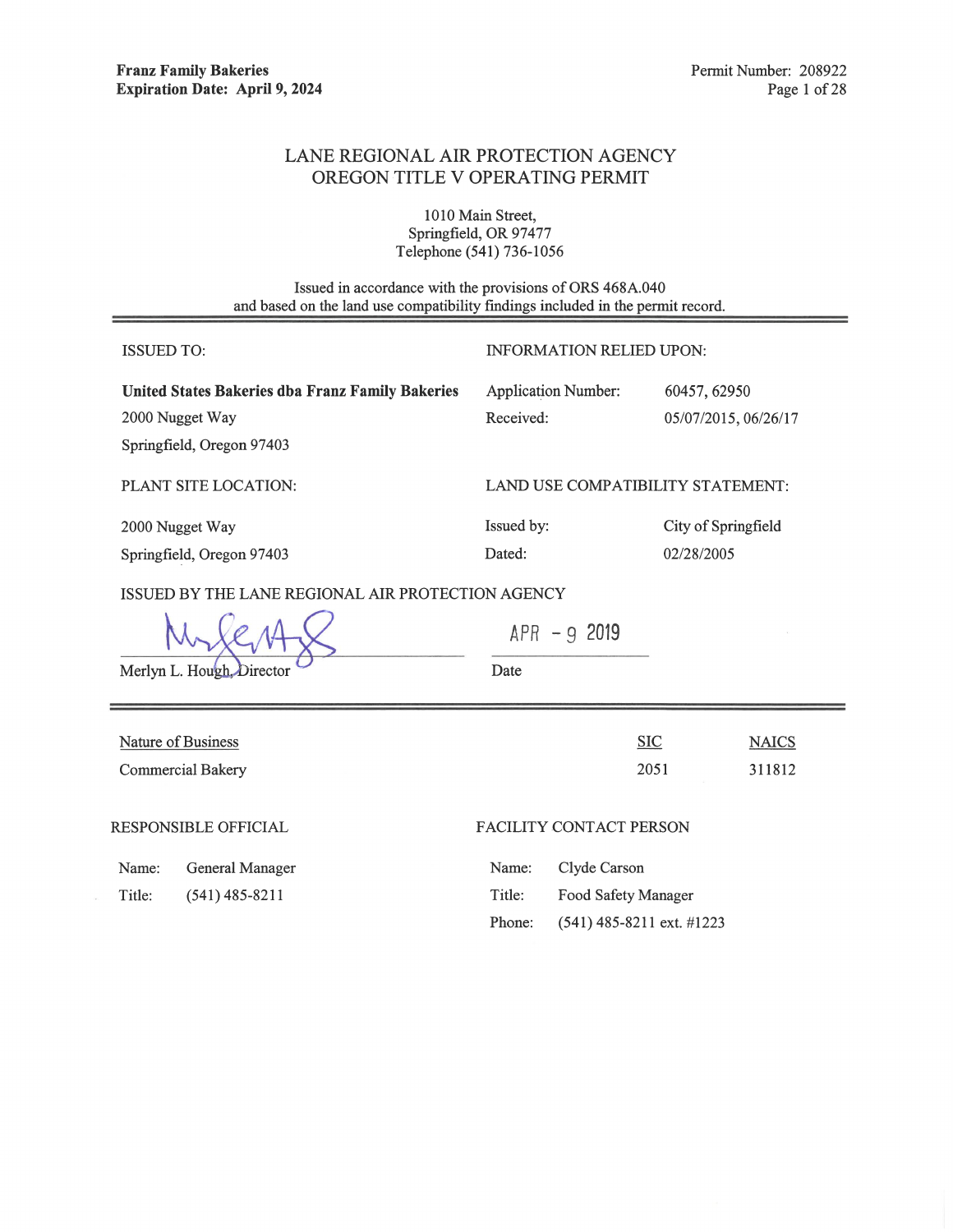# **TABLE OF CONTENTS**

| EMISSIONS UNIT (EU) AND POLLUTION CONTROL DEVICE (PCD) IDENTIFICATION 4 |  |
|-------------------------------------------------------------------------|--|
| EMISSION LIMITS AND STANDARDS, TESTING, MONITORING, AND RECORDKEEPING   |  |
|                                                                         |  |
|                                                                         |  |
|                                                                         |  |
|                                                                         |  |
|                                                                         |  |
|                                                                         |  |
|                                                                         |  |
|                                                                         |  |
|                                                                         |  |
|                                                                         |  |
|                                                                         |  |
|                                                                         |  |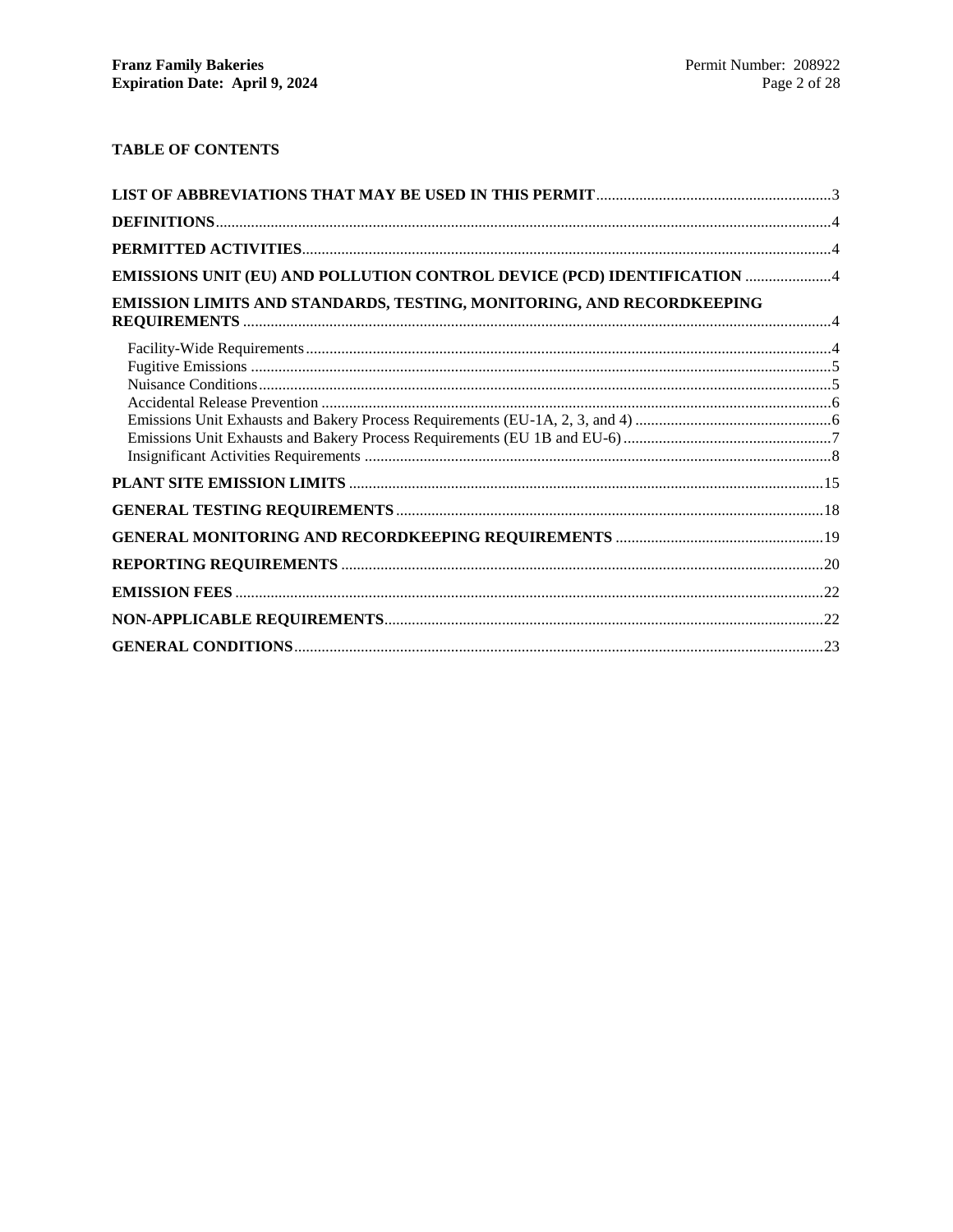### <span id="page-5-0"></span>**LIST OF ABBREVIATIONS THAT MAY BE USED IN THIS PERMIT**

| <b>ACDP</b>       | Air Contaminant Discharge Permit          | NO <sub>x</sub>   | Nitrogen oxides                         |
|-------------------|-------------------------------------------|-------------------|-----------------------------------------|
| <b>AQMA</b>       | Air Quality Management Area               | <b>NSPS</b>       | <b>New Source Performance Standards</b> |
| Act               | Federal Clean Air Act                     | <b>NSR</b>        | New Source Review                       |
| <b>ASTM</b>       | American Society of Testing and           | O <sub>2</sub>    | Oxygen                                  |
|                   | Materials                                 | <b>OAR</b>        | Oregon Administrative Rules             |
| <b>Btu</b>        | British thermal unit                      | <b>ODEQ</b>       | Oregon Department of Environmental      |
| <b>CAM</b>        | <b>Compliance Assurance Monitoring</b>    |                   | Quality                                 |
| <b>CEMS</b>       | <b>Continuous Emissions Monitoring</b>    | <b>ORS</b>        | <b>Oregon Revised Statutes</b>          |
|                   | System                                    | O&M               | Operation and maintenance               |
| <b>CFR</b>        | Code of Federal Regulations               | Pb                | Lead                                    |
| CI                | <b>Compression Ignition</b>               | <b>PCD</b>        | <b>Pollution Control Device</b>         |
| <b>CMS</b>        | <b>Continuous Monitoring System</b>       | PM                | Particulate matter                      |
| CO                | Carbon Monoxide                           | PM <sub>2.5</sub> | Particulate matter less than 2.5        |
| CO <sub>2</sub>   | Carbon dioxide                            |                   | microns in size                         |
| CO <sub>2</sub> e | Carbon dioxide equivalent                 | $PM_{10}$         | Particulate matter less than 10         |
| <b>COMS</b>       | <b>Continuous Opacity Monitoring</b>      |                   | microns in size                         |
|                   | System                                    | ppm               | Parts per million                       |
| <b>CPDS</b>       | Certified Product Data Sheet              | <b>PSEL</b>       | Plant Site Emission Limit               |
| <b>CPMS</b>       | Continuous parameter monitoring           | psia              | pounds per square inch, actual          |
|                   | system                                    | <b>PTE</b>        | Potential to Emit                       |
| <b>DEQ</b>        | Department of Environmental Quality       | <b>RICE</b>       | Reciprocating Internal Combustion       |
| dscf              | Dry standard cubic feet                   |                   | Engine                                  |
| EF                | <b>Emission</b> factor                    | <b>SACC</b>       | Semi-Annual Compliance                  |
| <b>EPA</b>        | <b>US Environmental Protection Agency</b> |                   | Certification                           |
| EU                | <b>Emissions Unit</b>                     | <b>SCEMP</b>      | <b>Surrogate Compliance Emissions</b>   |
| <b>FCAA</b>       | Federal Clean Air Act                     |                   | <b>Monitoring Parameter</b>             |
| ft <sup>2</sup>   | Square foot                               | Scf               | Standard cubic foot                     |
| <b>FSA</b>        | Fuel sampling and analysis                | <b>SER</b>        | Significant emission rate               |
| <b>GHG</b>        | Greenhouse Gas                            | <b>SERP</b>       | Source emissions reduction plan         |
| gr/dscf           | Grain per dry standard cubic feet (1      | SI                | <b>Spark Ignition</b>                   |
|                   | $pound = 7000 \text{ grains}$             | <b>SIC</b>        | <b>Standard Industrial Code</b>         |
| <b>HAP</b>        | Hazardous Air Pollutant as defined        | <b>SIP</b>        | <b>State Implementation Plan</b>        |
|                   | by LRAPA Title 12                         | SO <sub>2</sub>   | Sulfur dioxide                          |
| <b>HCFC</b>       | Halogenated Chloro-Fluoro-Carbons         | <b>ST</b>         | Source test                             |
| ID                | Identification number or label            | <b>TACT</b>       | Typically Achievable Control            |
| I&M               | Inspection and maintenance                |                   | Technology                              |
| <b>LRAPA</b>      | Lane Regional Air Protection Agency       | <b>VE</b>         | Visible emissions                       |
| MACT              | Maximum Achievable Control                | VMT               | Vehicle miles traveled                  |
|                   | Technology                                | <b>VOC</b>        | Volatile organic compounds              |
| MМ                | Million                                   | <b>VHAP</b>       | Volatile hazardous air pollutant        |
| <b>MMBtu</b>      | Million British thermal units             | Year              | A period consisting of any 12-          |
| <b>NA</b>         | Not applicable                            |                   | consecutive calendar month              |
| <b>NESHAP</b>     | National Emission Standards for           |                   |                                         |
|                   | <b>Hazardous Air Pollutants</b>           |                   |                                         |
|                   |                                           |                   |                                         |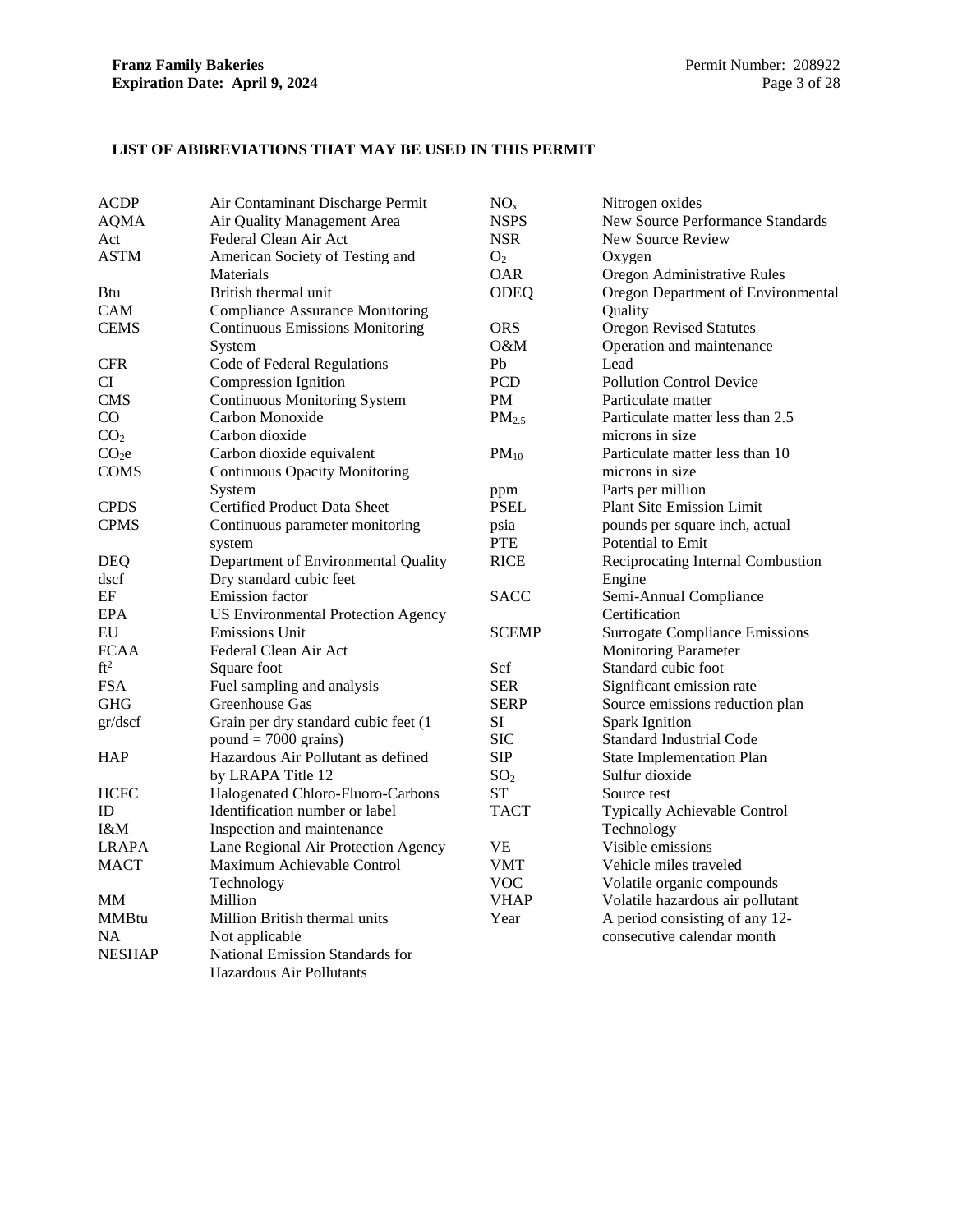### <span id="page-6-0"></span>**DEFINITIONS**

Modified EPA Method 9: As used in this permit "Modified EPA Method 9" is defined as follows: Opacity must be measured in accordance with EPA Method 9. For all standards, the minimum observation period must be six (6) minutes, though longer periods may be required by a specific rule or permit condition. Aggregate times (e.g., three (3) minutes in any one (1) hour) consist of the total duration of all readings during the observation period that are equal to or greater than the opacity percentage in the standard, whether or not the readings are consecutive. Each EPA Method 9 reading represents 15 seconds of time. See also the definition of "Opacity" in LRAPA Title 12.

### <span id="page-6-1"></span>**PERMITTED ACTIVITIES**

- 1. Until such time as this permit expires or is modified or revoked, the permittee is allowed to discharge air contaminants from those processes and activities directly related to or associated with air contaminant source(s) in accordance with the requirements, limitations, and conditions of this permit. [OAR 340-218-0010, 340-218- 0120(2) and LRAPA 34-180]
- 2. All conditions in this permit are federally enforceable, meaning that they are enforceable by LRAPA, EPA, and citizens under the Clean Air Act, except as specified below:
	- 2.a. Conditions [6,](#page-7-2) [7,](#page-7-3) [9,](#page-8-2) [24](#page-11-0) through [39,](#page-13-0) G5, and G9 (LRAPA Title 43) are only enforceable by the state and/or LRAPA. [OAR 340-218-0060]

### <span id="page-6-2"></span>**EMISSIONS UNIT (EU) AND POLLUTION CONTROL DEVICE (PCD) IDENTIFICATION**

| <b>Emission Unit Description</b>                                                                                                                                                                     | ${\rm EU}$ ID | <b>Pollution Control Device Description</b>                    | PCD ID     |
|------------------------------------------------------------------------------------------------------------------------------------------------------------------------------------------------------|---------------|----------------------------------------------------------------|------------|
| Seven (7) Bulk Flour Silos                                                                                                                                                                           | 1A            | <b>Bin Vent Baghouses</b>                                      | 1А         |
| Six (6) Bulk Flour Silos                                                                                                                                                                             | 1B            | <b>Bin Vent Baghouses</b>                                      | 1B         |
| 7.5 MMBtu/hr Thermal Oil System,<br>natural gas fired                                                                                                                                                | 2             | None                                                           | NA         |
| 12 MMBtu/hr Bread Oven, Process Line 1                                                                                                                                                               | 3             | None                                                           | <b>NA</b>  |
| 6.1 MMBtu/hr Bun Oven, Process Line 2                                                                                                                                                                | 4             | None                                                           | <b>NA</b>  |
| 7.1 MMBtu/hr Bread Oven, Process Line 3                                                                                                                                                              | 6             | Recuperative Catalytic Oxidizer                                | <b>RCO</b> |
| <b>Aggregate Insignificant Activities</b><br>VOC from combustion<br>$\bullet$<br>VOC from gasoline dispensing<br>$\bullet$<br>facility (GDF)<br>$PM/PM_{10}/PM_{2.5}$ from dump station<br>$\bullet$ | AIE.          | None<br>Submerged Fill (GDF)<br><b>Baghouse</b> (Dump Station) | <b>NA</b>  |

3. The emissions units regulated by this permit are the following [OAR 340-218-0040(3)]

### <span id="page-6-3"></span>**EMISSION LIMITS AND STANDARDS, TESTING, MONITORING, AND RECORDKEEPING REQUIREMENTS**

The following tables and conditions contain the applicable requirements along with the testing, monitoring, and recordkeeping requirements for the emissions units to which those requirements apply.

### <span id="page-6-4"></span>**Facility-Wide Requirements**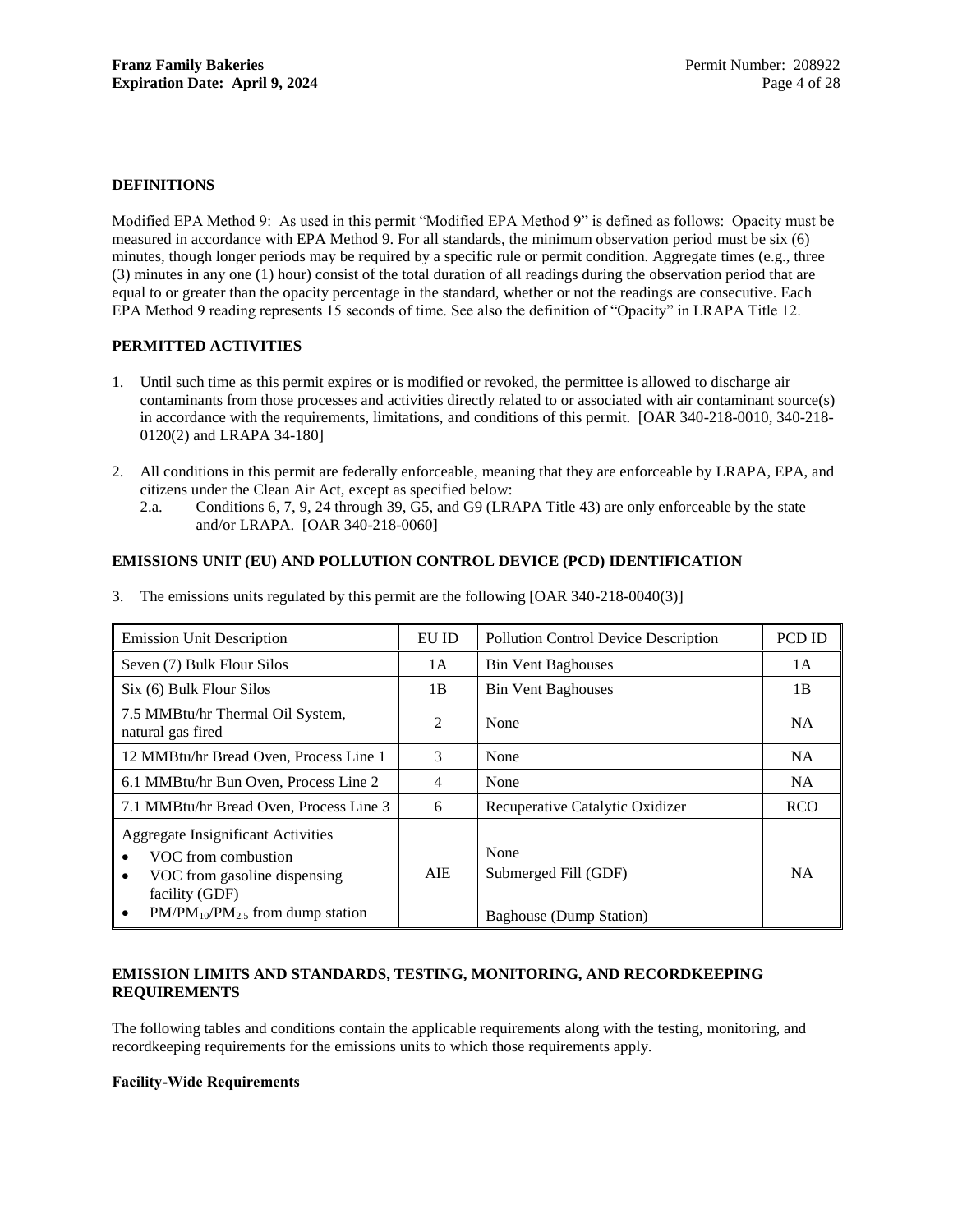| Applicable<br>Requirement | Condition<br>Number | Pollutant/<br>Parameter   | Limit/Standard                       | Monitoring<br>Method | Monitoring<br>Condition |
|---------------------------|---------------------|---------------------------|--------------------------------------|----------------------|-------------------------|
| $48-015(1)$               | 4                   | Fugitive<br>emissions     | Minimize                             | Recordkeeping        |                         |
| 49-010(1) & 32-<br>090(1) | 6 & 8               | Nuisance                  | Not cause a<br>nuisance/injury       | Recordkeeping        |                         |
| 32-055                    | 7                   | $PM > 250 \mu m$          | No observable<br>deposition off-site | Recordkeeping        | 5                       |
| 40 CFR Part 68            | 10                  | <b>Risk</b><br>management | Risk management plan                 | Recordkeeping        | 10                      |

### <span id="page-7-0"></span>**Fugitive Emissions**

- <span id="page-7-4"></span>4. Applicable Requirement: The permittee must not cause, suffer, allow or permit any materials to be handled, transported, or stored; or a building, its appurtenances, or a road to be used, constructed, altered, repaired or demolished; or any equipment to be operated, without taking reasonable precautions to prevent particulate matter from becoming airborne. Such reasonable precautions must include, but are not limited to the following:
	- 4.a. Use, where possible, of water or chemicals for control of dust in the demolition of existing buildings or structures, construction operations, the grading of roads or the clearing of land;
	- 4.b. Application of water or other suitable chemicals on unpaved roads, material stockpiles, and other surfaces which can create airborne dusts;
	- 4.c. Full or partial enclosure of materials stockpiles in cases where application of water or other suitable chemicals is not sufficient to prevent particulate matter from becoming airborne;
	- 4.d. Installation and use of hoods, fans and fabric filters to enclose and vent the handling of dusty materials;
	- 4.e. Adequate containment during sandblasting or other similar operations;
	- 4.f. The covering of moving, open-bodied trucks transporting materials likely to become airborne;
	- 4.g. The prompt removal from paved streets of earth or other material which does or may become airborne.  $[LRAPA 48-015(1)]$
- <span id="page-7-5"></span>5. Monitoring Requirement: At least once each month for a minimum period of 30 minutes, the permittee must visually survey the plant using EPA Method 22 for any sources of visible emissions. For the purposes of this survey, excess fugitive emissions are considered to be any visible emissions that leave the plant site boundaries for more than 18 seconds in a six-minute period. The person conducting the observation must follow EPA Method 22. If sources of visible emissions are identified, the permittee must:
	- 5.a. Immediately take corrective action to minimize the fugitive emissions, including but not limited to those actions identified in Condition [4;](#page-7-4) or
	- 5.b. Develop an LRAPA-approved Fugitive Emission Control Plan upon request by LRAPA and implement the plan whenever fugitive emissions leave the property for more than 18 seconds in a sixminute period;
	- 5.c. Recordkeeping: The permittee must maintain records of the fugitive emissions surveys, corrective actions (if necessary), and/or the results of any EPA Method 22 tests.

[OAR 340-218-0050(3)(a) and LRAPA 48-015]

### <span id="page-7-1"></span>**Nuisance Conditions**

- <span id="page-7-2"></span>6. Applicable Requirement: The permittee must not cause or allow air contaminants from any source subject to regulation by LRAPA to cause a nuisance. [LRAPA 49-010(1)] This condition is enforceable only by LRAPA.
- <span id="page-7-3"></span>7. Applicable Requirement: The permittee must not cause or permit the emission of particulate matter which is larger than 250 microns in size at sufficient duration or quantity as to create an observable deposition upon the real property of another person. [LRAPA 32-055] This condition is enforceable only by LRAPA.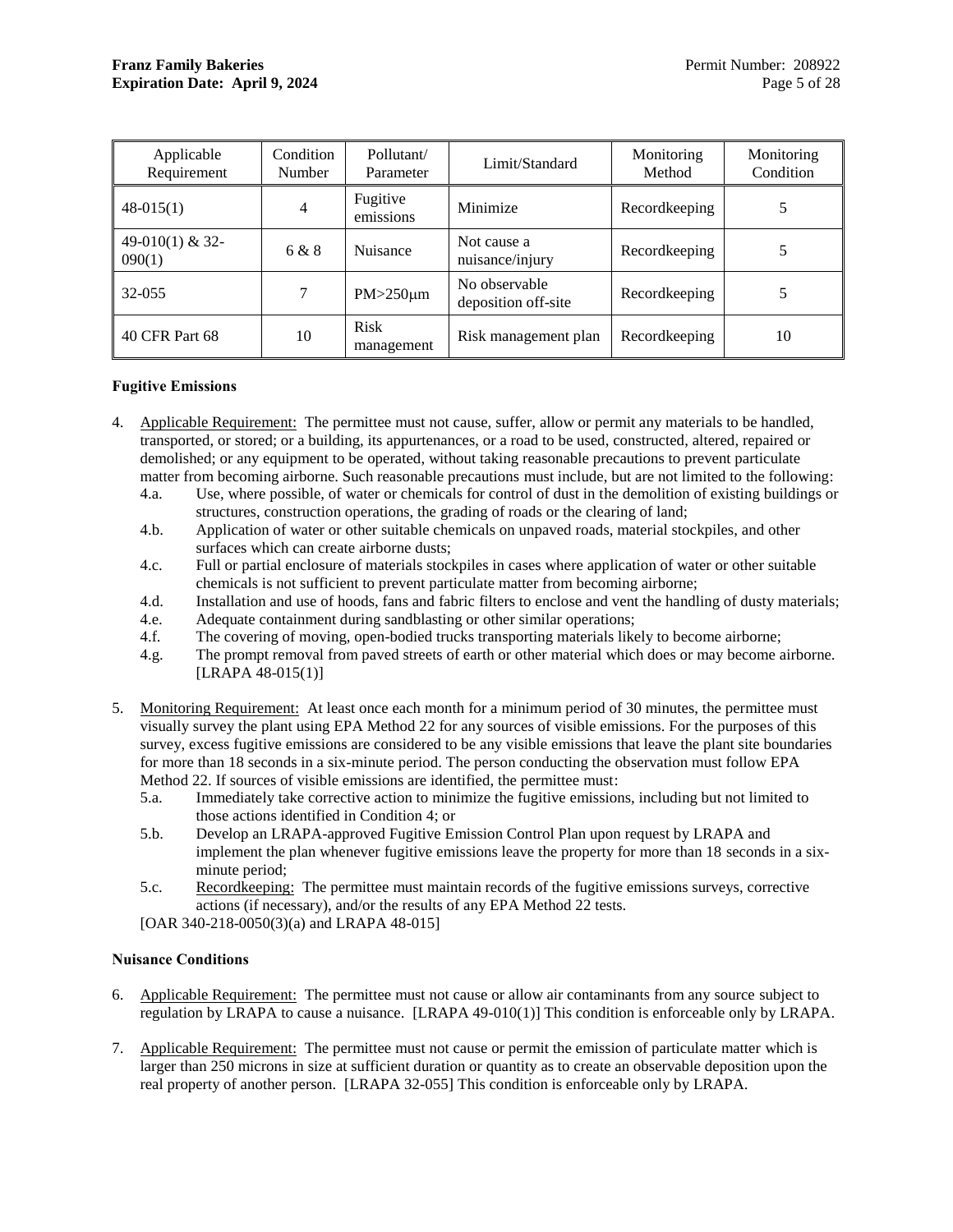- <span id="page-8-3"></span>8. Applicable Requirement: The permittee must not discharge from any source whatsoever such quantities of air contaminants which cause injury or damage to any persons, the public, business or property; such determination to be made by LRAPA.  $[LRAPA 32-090(1)]$
- <span id="page-8-2"></span>9. Monitoring Requirement: The permittee must provide LRAPA with written notification within five days of all nuisance complaints received by the permittee during the operation of the facility and maintain a log of each nuisance complaint received by the permittee during the operation of the facility. Documentation must include date of contact, time of observed nuisance condition, description of nuisance condition, location of receptor, status of plant operation during the observed period, and time of response to complainant. A plant representative must immediately (within 1 hour during normal business hours) investigate the condition following the receipt of the nuisance complaint and a plant representative must provide a response to the complainant within 24 hours, if possible, but no later than 5 business days. [OAR 340-218-0050(3)(a) and LRAPA 49-010] This condition is enforceable only by LRAPA.
	- 8.a. Reporting Requirement: The permittee must attach the log developed in accordance with Conditio[n 9](#page-8-2) with the semi-annual reports required in Condition [78.](#page-23-0)

### <span id="page-8-0"></span>**Accidental Release Prevention**

<span id="page-8-4"></span>10. Applicable Requirement: Should this stationary source become subject to the accidental release prevention regulations in 40 CFR Part 68, then the permittee must submit a risk management plan (RMP) by the date specified in 40 CFR 68.10 and comply with the plan and all other applicable Part 68 requirements. [40 CFR Part 68]

| Applicable   | Condition | Pollutant / |                        | Monitoring      | Monitoring |
|--------------|-----------|-------------|------------------------|-----------------|------------|
| Requirement  | Number    | Parameter   | Limit/Standard         | Requirement     | Condition  |
|              |           | Visible     | 20% opacity, 3 min. in | Visual Surveys, |            |
| $32-010(3)$  | 11        | Emissions   | $60$ min.              | Reporting,      | 11.a       |
|              |           |             |                        | Recordkeeping   |            |
|              |           |             |                        | Visual Surveys, |            |
| $32-015(2b)$ | 12        | <b>PM</b>   | $0.14$ gr/dscf         | Reporting,      | 12.a       |
|              |           |             |                        | Recordkeeping   |            |

### <span id="page-8-1"></span>**Emissions Unit Exhausts and Bakery Process Requirements (EU-1A, 2, 3, and 4)**

- <span id="page-8-7"></span><span id="page-8-6"></span><span id="page-8-5"></span>11. Applicable Requirement: The permittee must not emit or allow to be emitted any visible emissions that equal or exceed an average of 20 percent opacity for a period or periods aggregating more than three minutes in any one hour. The emissions standard in this condition do not apply to fugitive emissions from a source or part of a source. [LRAPA 32-010(1)&(3)]
	- 11.a. Monitoring Requirement: At least once each month for a minimum period of 30 minutes, the permittee must visually survey the plant using EPA Method 22 for any sources of visible emissions. For the purposes of this survey, visible emissions requiring action are considered to be any visible emissions that leave the general location on the plant site of the source from which the visible emissions originate. The person conducting the EPA Method 22 does not have to be EPA Method 9 certified. If the permittee determines that a Modified EPA Method 9 is required, that test much be conducted by a certified visible emission reader. However, the individual conducting the EPA Method 22 should be familiar with the procedures of EPA Method 9, including using the proper location to observe visible emissions. If sources of visible emissions are identified, the permittee must either immediately take corrective action to eliminate visible emissions or conduct a Modified EPA Method 9 test within 24 hours, or both.: [OAR 340-218-0050(3)(a)]
	- 11.b. *Recordkeeping*: The permittee must maintain records of the visible emissions surveys, corrective actions (if necessary), and/or the results of any Modified EPA Method 9 tests.
	- 11.c. *Reporting*: The records required by Condition [11.b.](#page-8-7) must be attached to the semi-annual reports submitted in accordance with Condition [78.](#page-23-0)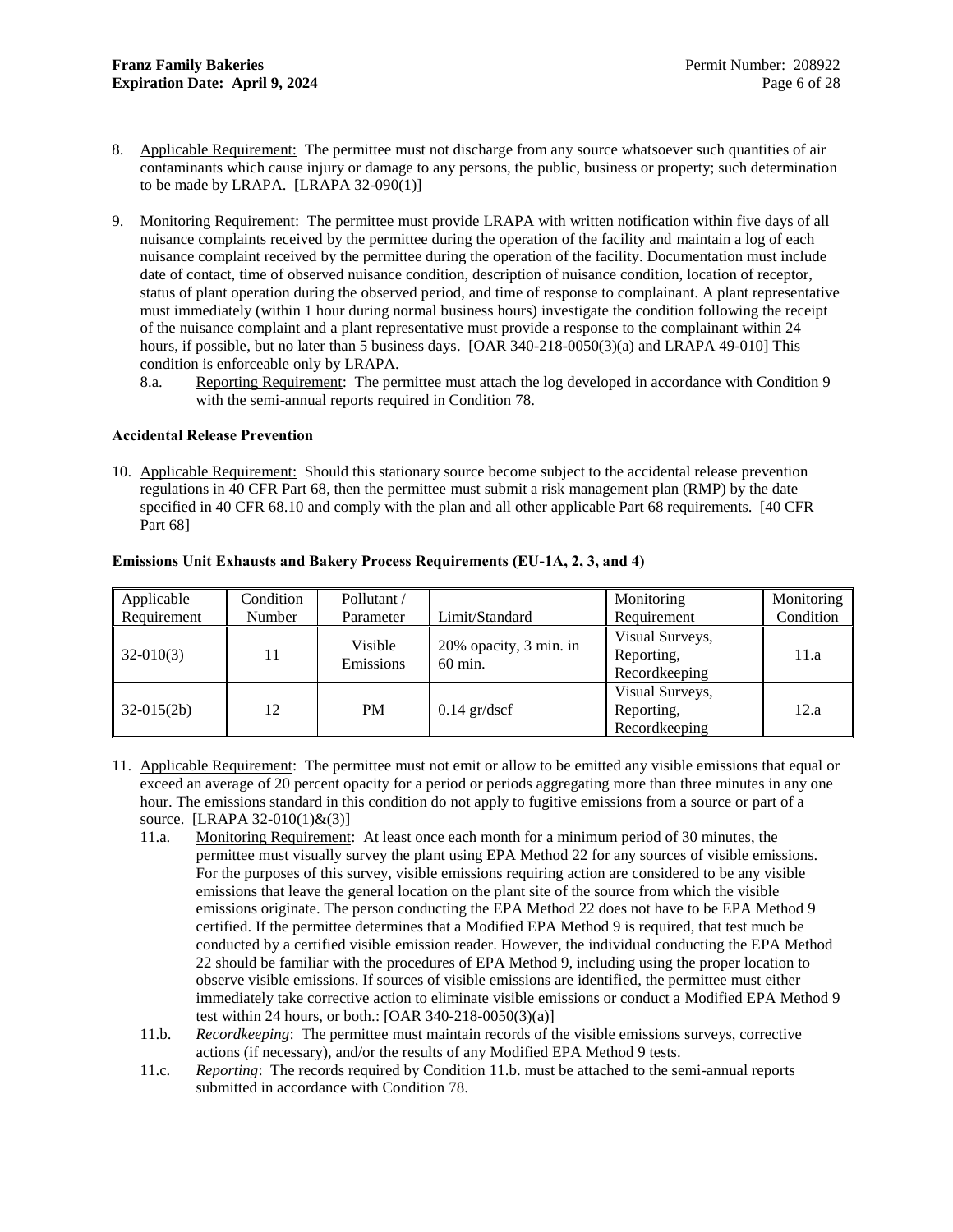- <span id="page-9-2"></span><span id="page-9-1"></span>12. Applicable Requirement: The permittee must not cause, suffer, allow, or permit particulate matter emissions from any air contaminant source in excess of the following limits: 0.14 grains per dry standard cubic foot, for sources installed, constructed or modified on or after June 1, 1970 but prior to April 16, 2015 for which there are no representative compliance source test results. [LRAPA 32-015(2)(b)]
	- 12.a. Monitoring, Testing, Recordkeeping, Reporting: The permittee must monitor, record, and report determinations made for point sources (e.g. baghouse exhaust stacks) in accordance with Condition [11.a.](#page-8-6) through c.
- 13. Applicable Requirement: The permittee must equip each flour silo with a dust collector that is maintained according to the manufacturer's instructions. Until repair, loading into any flour silo must cease if visible emissions are observed. [LRAPA 32-007(1)(a) and ACDP, 9/3/2010, Condition 11]

| Applicable<br>Requirement | Condition<br>Number | Pollutant/<br>Parameter | Limit/Standard                    | <b>Monitoring Requirement</b>                                       | Monitoring<br>Condition |
|---------------------------|---------------------|-------------------------|-----------------------------------|---------------------------------------------------------------------|-------------------------|
| $32-010(3)$               | 14                  | Visible<br>Emissions    | 20% opacity, 3<br>min. in 60 min. | Visual Surveys,<br>Reporting, Recordkeeping                         | 14.a                    |
| $32-015(2)(c)$            | 15                  | <b>PM</b>               | $0.10$ gr/dscf                    | Visual Surveys,<br>Reporting, Recordkeeping                         | 15.a                    |
| 32-007                    | $16-18$             | <b>VOC</b>              | None                              | Temperature Monitoring,<br>Reporting,<br>Recordkeeping, O&M<br>Plan | 19                      |

### <span id="page-9-0"></span>**Emissions Unit Exhausts and Bakery Process Requirements (EU 1B and EU-6)**

- <span id="page-9-4"></span><span id="page-9-3"></span>14. Applicable Requirement: The permittee must not emit or allow to be emitted any visible emissions that equal or exceed an average of 20 percent opacity for a period or periods aggregating more than three minutes in any one hour. The emissions standards in this section do not apply to fugitive emissions from a source or part of a source. [LRAPA 32-010(1)&(3)]
	- 14.a. Monitoring Requirement: At least once each month for a minimum period of 30 minutes, the permittee must visually survey the plant using EPA Method 22 for any sources of visible emissions. For the purpose of this survey, visible emissions requiring action are considered to be any visible emissions that leave the general location on the plant site of the source from which the visible emissions originate. The person conducting the EPA Method 22 does not have to be EPA Method 9 certified. If the permittee determines that a Modified EPA Method 9 is required, that test much be conducted by a certified visible emission reader. However, the individual conducting the EPA Method 22 should be familiar with the procedures of EPA Method 9, including using the proper location to observe visible emissions. If sources of visible emissions are identified, the permittee must either immediately take corrective action to eliminate visible emissions or conduct a Modified EPA Method 9 test within 24 hours, or both. [OAR 340-218-0050(3)(a) and LRAPA 32-010(2)]
	- 14.b. *Recordkeeping*: The permittee must maintain records of the visible emissions surveys, corrective actions (if necessary), and/or the results of any modified EPA Method 9 tests.
	- 14.c. *Reporting*: The records required by Conditio[n 14.b.](#page-9-7) must be attached to the semi-annual reports submitted in accordance with Condition 45.
- <span id="page-9-7"></span><span id="page-9-6"></span><span id="page-9-5"></span>15. Applicable Requirement: The permittee must not cause, suffer, allow, or permit particulate matter emissions from any air contaminant source in excess of the following limits: 0.10 grains per dry standard cubic foot, for sources installed, constructed or modified after April 16, 2015. [LRAPA 32-015(2)(c)]
	- 15.a. Monitoring, Testing, Recordkeeping, Reporting: The permittee must monitor, record, and report determinations made for point sources (e.g. baghouse exhaust stacks) in accordance with Condition [14.a.](#page-9-4) through c.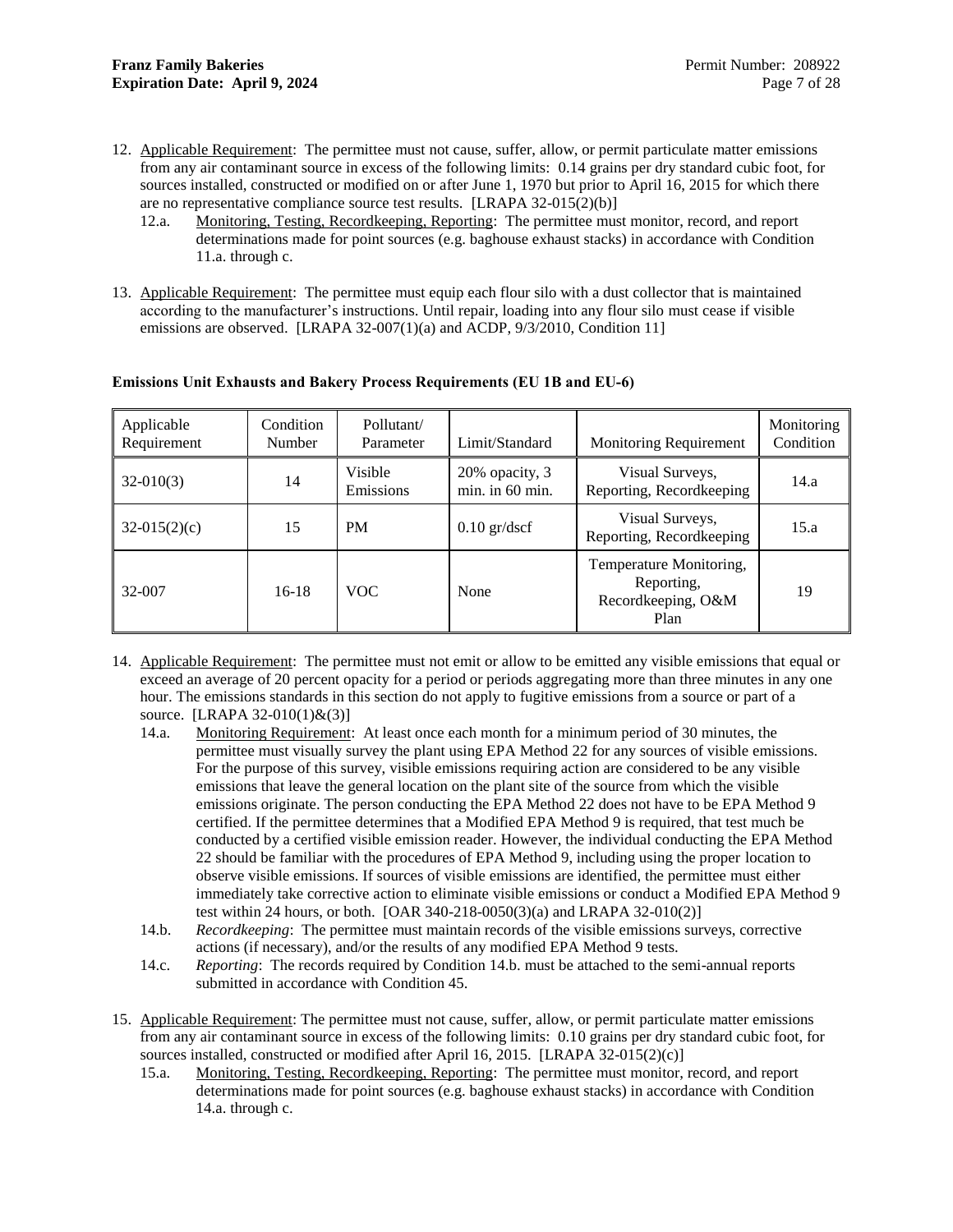- <span id="page-10-1"></span>16. Applicable Requirement: The permittee must equip each flour silo with a dust collector that is maintained according to the manufacturer's instructions. Until repair, loading into any flour silo must cease if visible emissions are observed. [LRAPA 32-007(1)(a)]
- <span id="page-10-5"></span>17. Applicable Requirement(s): The permittee must not operate the bread line (EU-6) without the Recuperative Catalytic Oxidizer (RCO) online and functioning properly. The permittee must operate the RCO, at all times, at the highest reasonable efficiency. The permittee must perform routine maintenance of the RCO and keep records as required by Condition [21.](#page-10-4) [LRAPA 32-007]
- <span id="page-10-2"></span>18. Applicable Requirement(s): The permittee must maintain the 3-hour block average RCO temperature above 550° Fahrenheit (F) at the inlet. The permittee must comply with this standard at all times except during periods of bread line (EU-6) or RCO startup, shutdown, and malfunction. [OAR 340-218-0050(3)(a) and LRAPA 32-  $007(1)(b)$ ]
- <span id="page-10-3"></span>19. Monitoring Requirement(s): The permittee must prepare and maintain a written Operating and Maintenance Plan (O&M Plan) for the RCO for emission unit EU-6. The O&M Plan must be reviewed annually by the permittee and revised as necessary based on operating experience of the RCO. The initial copy must be submitted to LRAPA for approval prior to startup of the RCO. The O&M Plan must contain detailed, complete, step-by-step written procedures of the operation of the RCO. The O&M Plan must be made available to LRAPA personnel for inspection upon request. [LRAPA 32-007]
- <span id="page-10-6"></span>20. Testing Requirement(s): No later than 12 months of the startup of the RCO, the permittee must demonstrate that the oxidizer is capable of operating with a destruction efficiency of at least 95% by conducting a source test for VOC emission using the following test methods and procedures.
	- 20.a. EPA Method CTM-042 must be used for VOC emissions testing.
	- 20.b. Production through the baking line must be at normal maximum during the test.
	- 20.c. The following parameters must be monitored and recorded during the source test:
		- 20.c.i. Visible emissions are measured by Modified EPA Method 9 for a period of at least six minutes during or within 30 minutes before or after each test run;
		- 20.c.ii. Process operating parameters such as oven feed rate, dough type, pounds of dough baked per hour, oven temperature, and natural gas usage;
		- 20.c.iii. The RCO operation parameters, such as inlet temperature and outlet, natural gas usage; and 20.c.iv. Other data agreed upon by LRAPA and the test.
	- 20.d. The RCO must be re-tested within 180 days of venting any additional oven to the oxidizer. [OAR 340-212-0140 and LRAPA 35-0120]
- <span id="page-10-4"></span>21. Recordkeeping and Reporting Requirement(s): Total gas usage (monthly), types of bread baked in emission unit EU-6, RCO flowrate amounts, RCO temperature, maintenance, repairs, visible emissions, inspection of  $RCO$  (as performed). [LRAPA 32-007(1)(b)]
- 22. Recordkeeping and Reporting Requirement(s): The permittee must report each instance in which the RCO did not meet the requirements of Condition [17](#page-10-5) and [18.](#page-10-2) This includes periods of startup, shutdown, and malfunction and periods of RCO maintenance. These instances are deviations and must be reported. [LRAPA 32-007(3)]

### <span id="page-10-0"></span>**Insignificant Activities Requirements**

- 23. LRAPA acknowledges that insignificant emissions units (IEUs) identified by rule as either categorically insignificant activities or aggregate insignificant emissions as defined in LRAPA Title 12 exist at facilities required to obtain an LRAPA Title V Operating Permit. IEUs must comply with all applicable requirements. In general, the requirements that could apply to IEUs are incorporated as follows:
	- 23.a. LRAPA  $32-010(3) 20%$  opacity for a period or periods aggregating more than three minutes in any hour for sources other than wood fired boilers.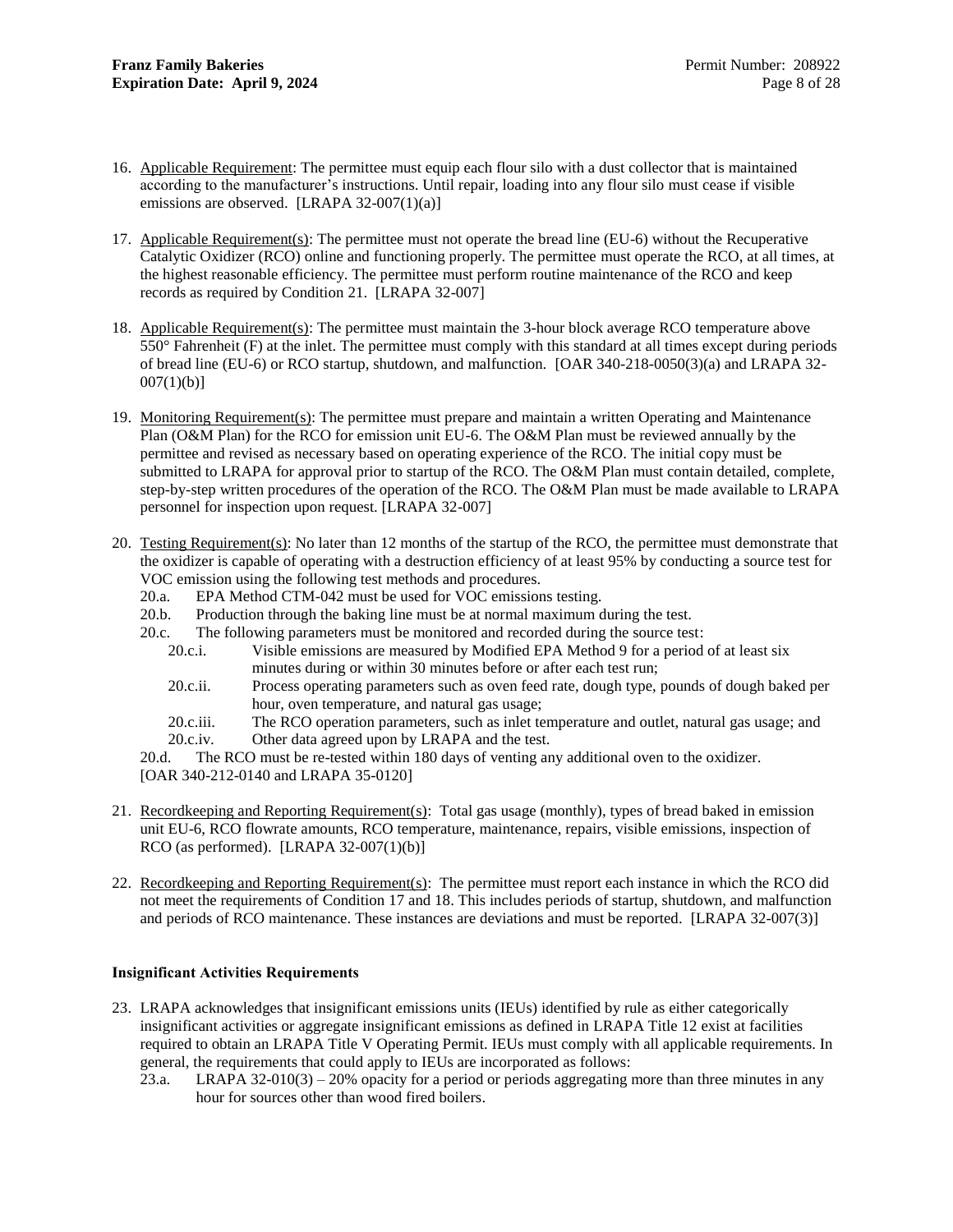- 23.b. LRAPA  $32-015(2)(b) 0.14$  gr/dscf for non-fugitive, non-fuel burning equipment installed, constructed, or modified on or after June 1, 1970 but prior to April 16, 2015 if there are no representative compliance source tests.
- 23.c. LRAPA  $32-015(2)(c) 0.10$  gr/dscf for non-fugitive, non-fuel burning equipment installed, constructed, or modified after April 16, 2015).
- 23.d. LRAPA  $32-030(1)(b)\&(3)(b)-0.14$  gr/dscf for fuel burning equipment sources installed, constructed, or modified after June 1, 1970, but prior to April 16, 2015 if there are no representative compliance source tests. For fuel burning equipment that burns fuels other than wood, the emission results are corrected to 50% excess air.
- 23.e. LRAPA  $32-030(1)(c)\&(3)(b)-0.10$  gr/dscf for fuel burning equipment sources installed, constructed, or modified after April 16, 2015. For fuel burning equipment that burns fuels other than wood, the emission results are corrected to 50% excess air.
- 23.f. LRAPA 32-045 process weight limit for non-fugitive, non-fuel burning process equipment.

Unless otherwise specified in this permit or an applicable requirement, LRAPA is not requiring any testing, monitoring, recordkeeping, or reporting for the applicable emissions limits and standards that apply to IEUs. However, if testing were performed for compliance purposes, the permittee would be required to use the test methods identified in the definitions of "opacity" and "particulate matter" in LRAPA Title 12 and perform the testing in accordance with the DEQ's *Source Sampling Manual*.

Aggregate Insignificant Activity – Gasoline Dispensing Facility (GDF)

- <span id="page-11-0"></span>24. Applicable Requirement: The affected source to which the emission standards apply is each GDF. The affected source includes each gasoline storage tank during the unloading of gasoline to a GDF and also includes each storage tank. [LRAPA 44-190(1)] This condition is enforceable only by LRAPA.
- 25. Applicable Requirement: The permittee of a GDF that has any gasoline storage tanks with a capacity of 250 gallons or more must comply with the work practice requirements and the submerged fill requirements in Section [34.](#page-12-0) [LRAPA 44-190(3)] This condition is enforceable only by LRAPA.
- 26. Applicable Requirement: The permittee of a GDF whose total volume of gasoline that is loaded into all gasoline storage tanks greater than 250 gallon capacity must comply with the vapor balance requirements in LRAPA 44-240 if either

26.a. The annual throughput is 480,000 gallons or more in any 12 consecutive months; or

26.b. The monthly throughput is 100,000 gallons or more, as calculated on a rolling 30 day basis.

[LRAPA 44-190(4)] This condition is enforceable only by LRAPA.

- 27. Applicable Requirement: Each GDF must, upon request by LRAPA, demonstrate that their annual and average monthly gasoline throughput is below any applicable thresholds. [LRAPA 44-190(5)] This condition is enforceable only by LRAPA.
- 28. Applicable Requirement: Monthly throughput is the total volume of gasoline loaded into, or dispensed from, all the gasoline storage tanks located at a single affected GDF. If an area source has two or more GDFs at separate locations within the area source, each GDF is treated as a separate affected source. [LRAPA 44-190(8)] This condition is enforceable only by LRAPA.
- 29. Applicable Requirement: If the affected source's throughput ever exceeds an applicable throughput threshold, the affected source will remain subject to the requirements for sources above the threshold, even if the affect source throughput later falls below the applicable throughput threshold. [LRAPA 44-190(9)] This condition is enforceable only by LRAPA.
- 30. Applicable Requirement: The dispensing of gasoline from a fixed gasoline storage tank at a GDF into a portable gasoline tank for the on-site delivery and subsequent dispensing of the gasoline into the fuel tank of a motor vehicle or other gasoline-fueled engine or equipment used within the area source is only subject to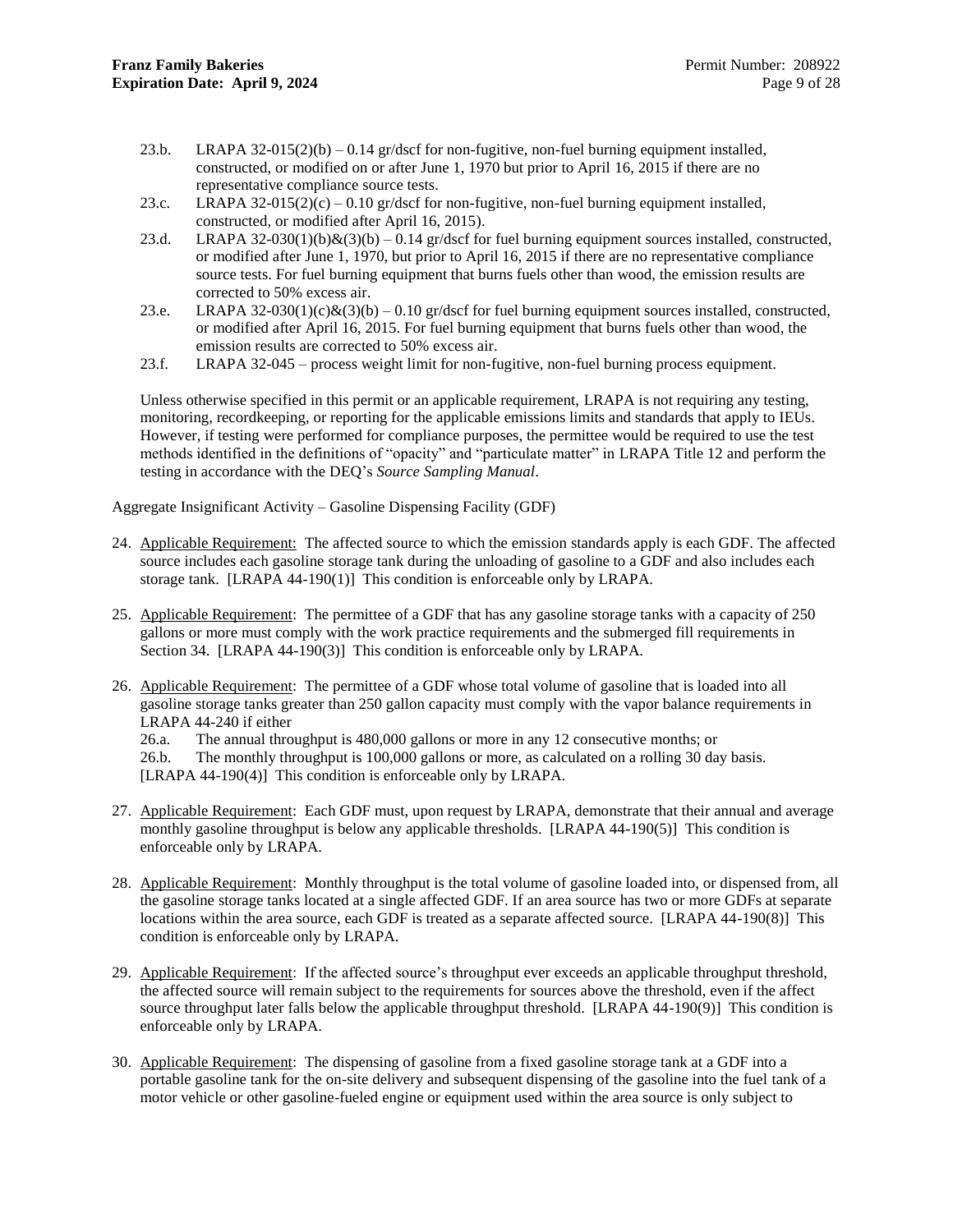Section [33.](#page-12-1) [LRAPA 44-190(10)] This condition is enforceable only by LRAPA.

- 31. Applicable Requirement: For any affected source subject to the provisions of LRAPA 44-170 through 44-290 and another federal rule, the permittee may elect to comply only with the more stringent provisions of the applicable rules. The permittee of an affected source must consider all provisions of the rules, including monitoring, recordkeeping, and reporting. The permittee of an affected source must identify the affected source and provisions with which the permittee of an affected source will comply in the Notification of Compliance Status required under LRAPA 44-260. The permittee of an affected source also must demonstrate in the Notification of Compliance Status that each provision with which the permittee of an affected source will comply is at least as stringent as the otherwise applicable requirements in LRAPA 44-170 through 44-290. The permittee of an affected source is responsible for making accurate determinations concerning the more stringent provisions, and noncompliance with this rule is not excused if it is later determined that your determination was in error, and, as a result, the permittee of an affected source is violating LRAPA 44-170 through 44-290. Compliance with this rule is the owner's or operator's responsibility and the Notification of Compliance Status does not alter or affect that responsibility. [LRAPA 44-190(11)] This condition is enforceable only by LRAPA.
- 32. Applicable Requirement: The permittee of an affected source must comply with the following requirements:
	- 32.a. The permittee of an affected source must, at all times, operate and maintain any affected source, including associated air pollution control equipment and monitoring equipment, in a manner consistent with safety and good air pollution control practices for minimizing emissions. Determination of whether such operation and maintenance procedures are being used will be based on information available to LRAPA and the EPA Administrator which may include, but is not limited to, monitoring results, review of operation and maintenance procedures, review of operation and maintenance records, and inspections of the source.
	- 32.b. The permittee of an affected source must keep applicable records and submit reports as specified in Condition [39.](#page-13-0)

<span id="page-12-6"></span>[LRAPA 44-225] This condition is enforceable only by LRAPA.

- <span id="page-12-4"></span><span id="page-12-3"></span><span id="page-12-2"></span><span id="page-12-1"></span>33. Applicable Requirement: The permittee must take reasonable precautions to prevent gasoline vapor releases to the atmosphere from a GDF. Reasonable precautions include, but are not be limited to, the following:
	- 33.a. Minimize gasoline spills;
	- 33.b. Do not top off or overfill vehicle tanks. If a person can confirm that a vehicle tank is not full after the nozzle clicks off, such as by check the vehicle's fuel tank gauge, the person may continue to dispense fuel using best judgement and caution to prevent a spill;
	- 33.c. Post a sign on the GDF instructing a person filling up a motor vehicle to not top off vehicle tanks;
	- 33.d. Clean up spills as expeditiously as practicable;
	- 33.e. Cover all gasoline storage fill pipes with a gasketed seal and all gasoline containers when not in use. Portable gasoline containers that meet the requirements of 40 C.F.R. part 59 subpart F are considered acceptable for compliance with this condition;
	- 33.f. Minimize gasoline sent to open waste collection systems that collect and transport gasoline to reclamation and recycling devices, such as oil/water separators;
	- 33.g. Ensure cargo tanks unloading to the gasoline AST also comply with Conditions [33.a.](#page-12-2)[, 33.d.](#page-12-3), an[d 33.e.](#page-12-4) [LRAPA 44-230(1) $\&$ (7)] This condition is enforceable only by LRAPA.
- <span id="page-12-0"></span>34. Applicable Requirement: The permittee of cargo tank or GDF must only load gasoline into storage tanks at the facility by utilizing filling as specified in Section [34.a.](#page-12-5) The applicable distance in Section [34.a.](#page-12-5) must be measured from the point in the opening of the submerged fill pipe that is the greatest distance from the bottom of the storage tank.
	- 34.a. Submerged fill pipes installed after November 9, 2006, must extend to no less than 6 inches from the bottom of the storage tank.

<span id="page-12-5"></span>[LRAPA 44-230(3)(b)] This condition is enforceable only by LRAPA.

35. Applicable Requirement: The permittee must submit the applicable notifications as required in LRAPA 44-260.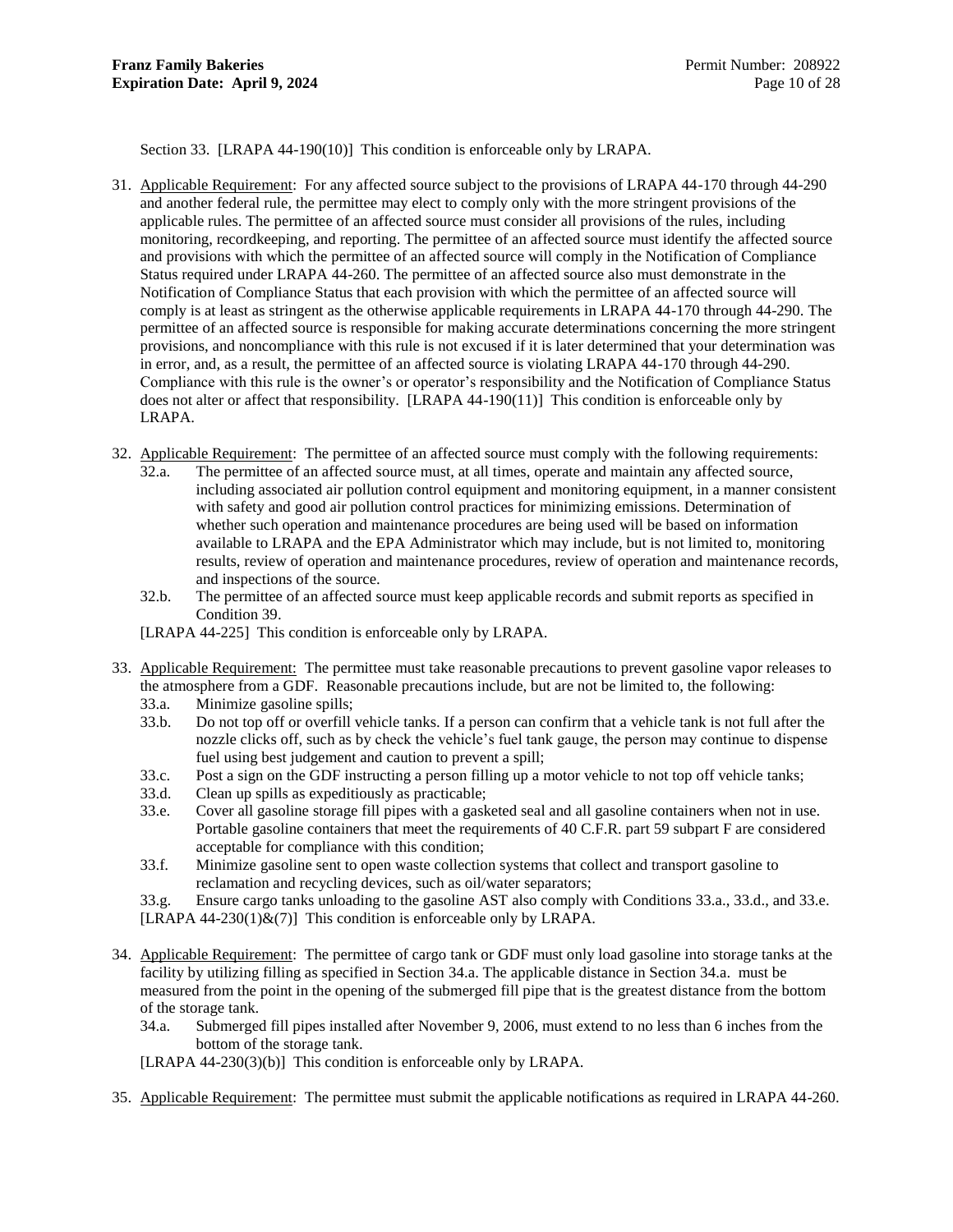[LRAPA 44-230(4)] This condition is enforceable only by LRAPA.

- 36. Applicable Requirement: The permittee must have records available within 24 hours of a request by the LRAPA or the EPA Administrator to document gasoline throughput. [LRAPA 44-230(5)] This condition is enforceable only by LRAPA.
- 37. Applicable Requirement: The permittee must comply with the requirements of this section by the applicable dates specified in LRAPA 44-220. [LRAPA 44-230(6)] This condition is enforceable only by LRAPA.
- 38. Recordkeeping Requirement: The permittee must keep records of the total monthly and annual throughput in gallons as defined. These records must be kept for a period of 5 years and must be available within 24 hours of a request by LRAPA and the EPA Administrator. [LRAPA  $44-270(1)(c)\&(2)$ ] This condition is enforceable only by LRAPA.
- <span id="page-13-0"></span>39. Recordkeeping Requirement: The permittee must keep the following records:
	- 39.a. Records of the occurrence and duration of each malfunction of operation, i.e., process equipment, or the air pollution control and monitoring equipment.
	- 39.b. Records of actions taken during periods of malfunction to minimize emissions in accordance with Section [32.b.](#page-12-6), including corrective actions to restore malfunctioning process and air pollution control and monitoring equipment to its normal or usual manner of operation.
	- [LRAPA 44-270(4)] This condition is enforceable only by LRAPA.

40 CFR Part 63 Subpart CCCCCC – National Emission Standards of Hazardous Air Pollutants for Source Category: Gasoline Dispensing Facilities

- 40. Applicable Requirement
	- 40.a. The permittee must, upon request by the Administrator, demonstrate that their monthly throughput is less than the 10,000-gallon, as applicable. Records required under this paragraph must be kept for a period of 5 years.
	- 40.b. If the permittee is an owner or operator of affected sources, as defined in 40 CFR 63.11111(a)., the permittee is not required to obtain a permit under 40 CFR part 70 as a result of being subject to this subpart. However, the permittee must still apply for and obtain a permit under 40 CFR part 70 if the permittee meets one or more of the applicability criteria found in 40 CFR 70.3(a) and (b).
	- 40.c. Monthly throughput is the total volume of gasoline loaded into, or dispensed from, all the gasoline storage tanks located at a single affected GDF. If an area source has two or more GDF at separate locations within the area source, each GDF is treated as a separate affected source.
	- 40.d. If the permittee's affected source's throughput ever exceeds an applicable throughput threshold, the affected source will remain subject to the requirements for sources above the threshold, even if the affected source throughput later falls below the applicable throughput threshold.
	- 40.e. The dispensing of gasoline from a fixed gasoline storage tank at a GDF into a portable gasoline tank for the on-site delivery and subsequent dispensing of the gasoline into the fuel tank of a motor vehicle or other gasoline-fueled engine or equipment used within the area source is only subject to Condition [42.](#page-14-0)
	- 40.f. For any affected source subject to the provisions of this subpart and another Federal rule, the permittee may elect to comply only with the more stringent provisions of the applicable subparts. The permittee must consider all provisions of the rules, including monitoring, recordkeeping, and reporting. The permittee must identify the affected source and provisions with which the permittee will comply in their Notification of Compliance Status required under 40 CFR §63.11124. The permittee also must demonstrate in their Notification of Compliance Status that each provision with which the permittee will comply is at least as stringent as the otherwise applicable requirements in this subpart. The permittee is responsible for making accurate determinations concerning the more stringent provisions, and noncompliance with this rule is not excused if it is later determined that their determination was in error, and, as a result, the permittee is violating this subpart. Compliance with this rule is the permittee's responsibility and the Notification of Compliance Status does not alter or affect that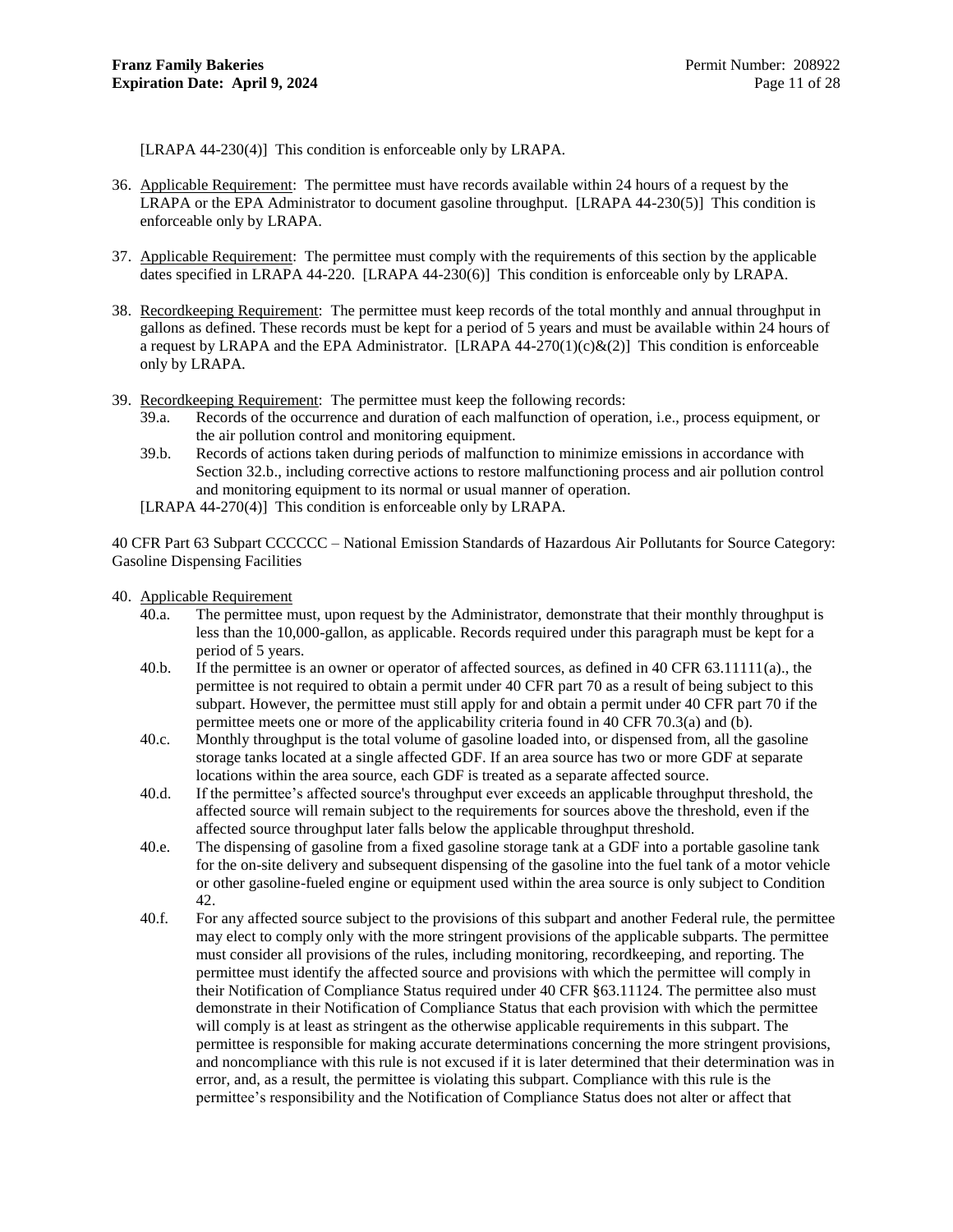responsibility. [40 CFR 63.11111]

- <span id="page-14-1"></span>41. Applicable Requirement: The permittee of an affected source under this subpart must comply with the requirements of Condition [41.a.](#page-14-1) and b.
	- 41.a. The permittee must, at all times, operate and maintain any affected source, including associated air pollution control equipment and monitoring equipment, in a manner consistent with safety and good air pollution control practices for minimizing emissions. Determination of whether such operation and maintenance procedures are being used will be based on information available to the Administrator which may include, but is not limited to, monitoring results, review of operation and maintenance procedures, review of operation and maintenance records, and inspection of the source.
	- 41.b. The permittee must keep applicable records and submit reports as specified in Condition [43.a](#page-14-2) an[d 44.](#page-14-3) [40 CFR 63.11115]
- <span id="page-14-5"></span><span id="page-14-0"></span>42. Applicable Requirement: Requirements for facilities with monthly throughput of less than 10,000 gallons of gasoline.
	- 42.a. The permittee must not allow gasoline to be handled in a manner that would result in vapor releases to the atmosphere for extended periods of time. Measures to be taken include, but are not limited to, the following:
		- 42.a.i. Minimize gasoline spills;<br>42.a.ii. Clean up spills as expedit
		- Clean up spills as expeditiously as practicable;
		- 42.a.iii. Cover all open gasoline containers and all gasoline storage tank fill-pipes with a gasketed seal when not in use;
		- 42.a.iv. Minimize gasoline sent to open waste collection systems that collect and transport gasoline to reclamation and recycling devices, such as oil/water separators.
	- 42.b. The permittee is not required to submit notifications or reports as specified in Condition [43,](#page-14-4) Condition [44,](#page-14-3) or 40 CFR 63 subpart A, but the permittee must have records available within 24 hours of a request by the Administrator to document the permittee's gasoline throughput.
	- 42.c. The permittee must comply with the requirements of this subpart by the applicable dates specified in 40 CFR 63.11113.
	- 42.d. Portable gasoline containers that meet the requirements of 40 CFR part 59, subpart F, are considered acceptable for compliance with Condition [42.a.iii.](#page-14-5)
	- [40 CFR 63.11116]

### <span id="page-14-4"></span><span id="page-14-2"></span>43. Recordkeeping Requirement:

- <span id="page-14-6"></span>43.a. The permittee of an affected source under this subpart must keep records as specified in Conditions [43.a.i.](#page-14-6) and ii.
	- 43.a.i. Records of the occurrence and duration of each malfunction of operation (*i.e.,* process equipment) or the air pollution control and monitoring equipment.
	- 43.a.ii. Records of actions taken during periods of malfunction to minimize emissions in accordance with Condition [41.a.](#page-14-1), including corrective actions to restore malfunctioning process and air pollution control and monitoring equipment to its normal or usual manner of operation.

[40 CFR 63.11125(d)]

<span id="page-14-3"></span>44. Reporting Requirement: The permittee of an affected source under this subpart must report, by March 15 of each year, the number, duration, and a brief description of each type of malfunction which occurred during the previous calendar year and which caused or may have caused any applicable emission limitation to be exceeded. The report must also include a description of actions taken by the permittee during a malfunction of an affected source to minimize emissions in accordance with Condition [41.a.](#page-14-1), including actions taken to correct a malfunction. No report is necessary for a calendar year in which no malfunctions occurred. [40 CFR 63.11126(b)]

Categorically Insignificant Activity – 85 kW Natural Gas-Fired Emergency RICE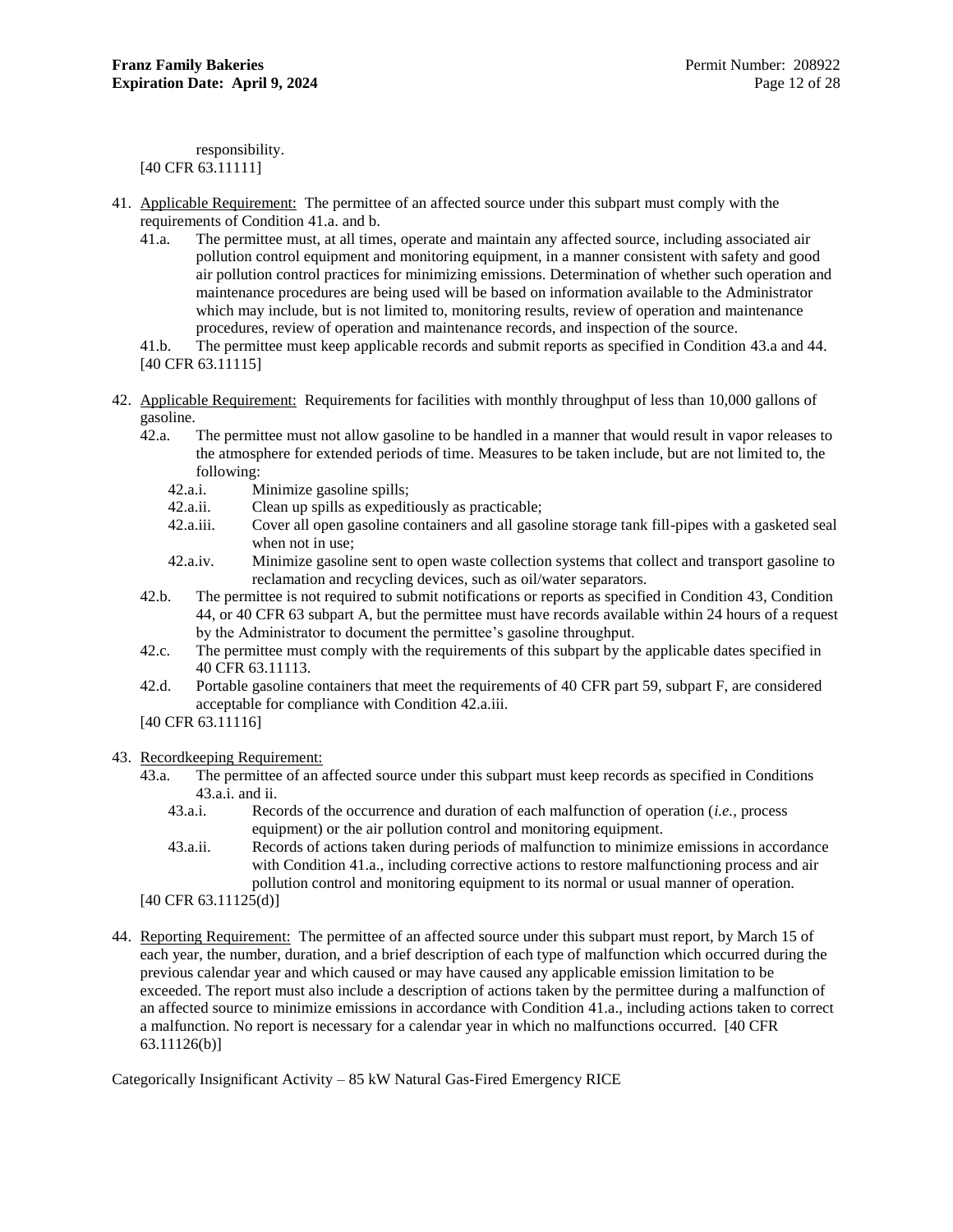40 CFR 63 Subpart ZZZZ – National Emission Standards for Hazardous Air Pollutants for Stationary Reciprocating Internal Combustion Engines

- <span id="page-15-1"></span>45. Applicable Requirement. *Work Practice Requirements –* The permittee must comply with the following requirements as stated in 40 CFR 63 Subpart ZZZZ – Table 2d:
	- 45.a. Change oil and filter every 500 hours of operation or annually, whichever comes first, or utilize an oil analysis program pursuant to Condition [46](#page-15-0) to extend the specified oil change requirement;
	- 45.b. Inspect spark plugs every 1,000 hours of operation or annually, whichever comes first, and replace as necessary; and
	- 45.c. Inspect all hoses and belts every 500 hours of operation or annually, whichever comes first, and replace as necessary.
	- [40 CFR 63.6603(a), 40 CFR 63 Subpart ZZZZ Table 2d]
- <span id="page-15-2"></span><span id="page-15-0"></span>46. Applicable Requirement. The permittee has the option of utilizing an oil analysis program in order to extend the specified oil change requirement in Condition [45.a.](#page-15-1) The oil analysis must be performed at the same frequency specified for changing the oil in Condition [45.a.](#page-15-1) The analysis program must at a minimum analyze the following three parameters: Total Acid Number, viscosity, and percent water content. The condemning limits for these parameters are as follows: Total Acid Number increases by more than 3.0 milligrams of potassium hydroxide (KOH) per gram from Total Acid Number of the oil when new; viscosity of the oil has changed by more than 20 percent from the viscosity of the oil when new; or percent water content (by volume) is greater than 0.5. If all of these condemning limits are not exceeded, the engine owner or operator is not required to change the oil. If any of the limits are exceeded, the permittee must change the oil within 2 business days of receiving the results of the analysis; if the engine is not in operation when the results of the analysis are received, the permittee must change the oil within 2 business days or before commencing operation, whichever is later. The permittee must keep records of the parameters that are analyzed as part of the program, the results of the analysis, and the oil changes for the engine. The analysis program must be part of the maintenance plan for the engine.  $[40 \text{ CFR } 63.6625(j)]$
- 47. Applicable Requirement. If an emergency engine is operating during an emergency and it is not possible to shut down the engine in order to perform the work practice requirements on the schedule required in Conditions [45.a.](#page-15-1) through [45.c,](#page-15-2) or if performing the work practice on the required schedule would otherwise pose an unacceptable risk under federal, state, or local law, the work practice can be delayed until the emergency is over or the unacceptable risk under federal, state, or local law has abated. The work practice should be performed as soon as practicable after the emergency has ended or the unacceptable risk under federal, state, or local law has abated. Sources must report any failure to perform the work practice on the schedule required and the federal, state or local law under which the risk was deemed unacceptable. [40 CFR 63.6603(a), 40 CFR 63 Subpart ZZZZ - Table 2d]
- 48. Applicable Requirement. During periods of startup the permittee must minimize the engine's time spent at idle and minimize the engine's startup time at startup to a period needed for appropriate and safe loading of the engine, not to exceed 30 minutes.  $[40 \text{ CFR } 63.6625 \text{ (h)}]$
- 49. Monitoring Requirement. The permittee must operate and maintain the stationary RICE according to the manufacturer's emission-related written instructions or develop their own maintenance plan which must provide to the extent practicable for the maintenance and operation of the engine in a manner consistent with good air pollution control practice for minimizing emissions. The general duty to minimize emissions does not require the permittee to make any further efforts to reduce emissions if levels required by this standard have been achieved. Determination of whether such operation and maintenance procedures are being used will be based on information available to the LRAPA which may include, but is not limited to, monitoring results, review of operation and maintenance procedures, review of operation and maintenance records, and inspection of the source. [40 CFR 63.6605(b)]
- 50. Monitoring Requirement. The permittee must operate the emergency stationary RICE according to the requirements in Conditions [50.a.](#page-16-0) through [50.c.](#page-16-1) In order for the engine to be considered an emergency stationary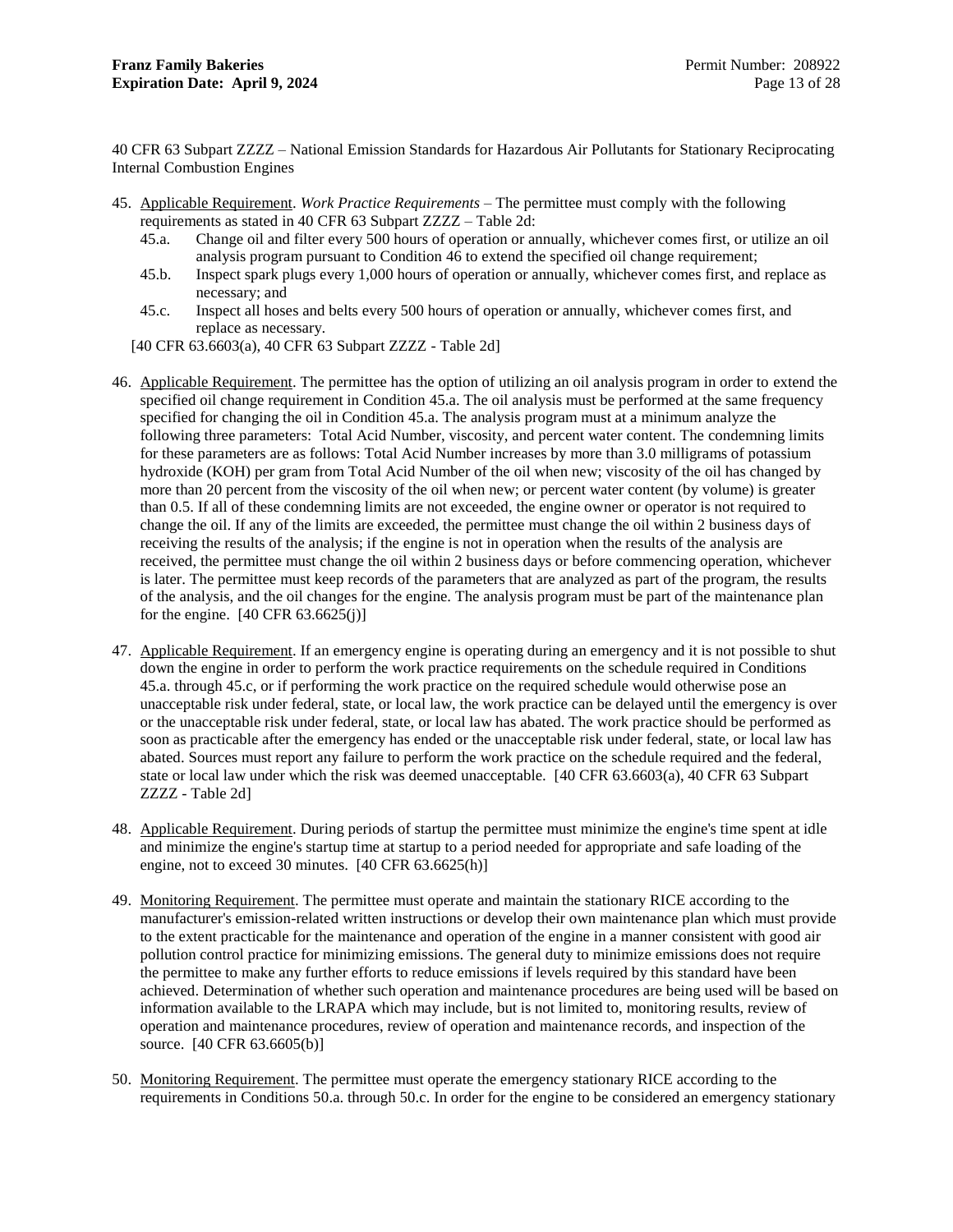RICE under 40 CFR 63, subpart ZZZZ, any operation other than emergency operation, maintenance and testing, and operation in non-emergency situations for 50 hours per year, as described in Conditions [50.a.](#page-16-0) throug[h 50.c.](#page-16-1), is prohibited. If the permittee does not operate the engine according to the requirements in Conditions [50.a.](#page-16-0) throug[h 50.c.](#page-16-1), the engine will not be considered an emergency engine under this subpart and must meet all requirements for non-emergency engines. [40 CFR 63.6640(f)]

- <span id="page-16-0"></span>50.a. There is no time limit on the use of emergency stationary RICE in emergency situations. [40 CFR  $63.440(f)(1)$ ]
- <span id="page-16-3"></span><span id="page-16-2"></span>50.b. The permittee may operate the emergency stationary RICE for any combination of the purposes specified in Condition [50.b.i.](#page-16-2) for a maximum of 100 hours per calendar year. Any operation for nonemergency situations as allowed by Condition [50.c.](#page-16-1) counts as part of the 100 hours per calendar year allowed by this condition.  $[40 \text{ CFR } 63.6640(f)(2)]$ 
	- 50.b.i. Emergency stationary RICE may be operated for maintenance checks and readiness testing, provided that the tests are recommended by federal, state or local government, the manufacturer, the vendor, the regional transmission organization or equivalent balancing authority and transmission operator, or the insurance company associated with the engine. The permittee may petition LRAPA for approval of additional hours to be used for maintenance checks and readiness testing, but a petition is not required if the owner or operator maintains records indicating that federal, state, or local standards require maintenance and testing of emergency RICE beyond 100 hours per calendar year. [40 CFR  $63.6640(f)(2)(i)$ ]
- <span id="page-16-4"></span><span id="page-16-1"></span>50.c. Emergency stationary ICE located at area sources may be operated for up to 50 hours per calendar year in non-emergency situations. The 50 hours of operation in non-emergency situations are counted as part of the 100 hours per calendar year for maintenance provided Condition [50.b.](#page-16-3) Except as provided in Condition [50.c.i.](#page-16-4), the 50 hours per year for non-emergency situations cannot be used for peak shaving or non-emergency demand response, or to generate income for a facility to an electric grid or otherwise supply power as part of a financial arrangement with another entity. [40 CFR 63.6640(f)(4)]
	- 50.c.i. The 50 hours per year for non-emergency situations can be used to supply power as part of a financial arrangement with another entity if all of the following conditions are met: [40 CFR 63.6640(f)(4)(ii)]
		- 50.c.i.A. The engine is dispatched by the local balancing authority or local transmission and distribution system operator.  $[40 \text{ CFR } 63.6640(f)(4)(ii)(A)]$
		- 50.c.i.B. The dispatch is intended to mitigate local transmission and/or distribution limitations so as to avert potential voltage collapse or line overloads that could lead to the interruption of power supply in a local area or region.  $[40 \text{ CFR } 63.6640 \text{ (f)}(4) \text{ (ii)}(A)]$
		- 50.c.i.C. The dispatch follows reliability, emergency operation or similar protocols that follow specific NERC, regional, state, public utility commission or local standards or guidelines.  $[40 \text{ CFR } 63.6640(f)(4)(ii)(A)]$
		- 50.c.i.D. The power is provided only to the facility itself or to support the local transmission and distribution system.  $[40 \text{ CFR } 63.6640(f)(4)(ii)(A)]$
		- 50.c.i.E. The permittee identifies and records the entity that dispatches the engine and the specific NERC, regional, state, public utility commission or local standards or guidelines that are being followed for dispatching the engine. The local balancing authority or local transmission and distribution system operator may keep these records on behalf of the permittee.  $[40 \text{ CFR } 63.6640(f)(4)(ii)(A)]$
- 51. Recordkeeping Requirement. The permittee must keep the following records: [40 CFR 63.6655(a)]
	- 51.a. A copy of each notification and report that the permittee submitted to comply with 40 CFR 63 Subpart ZZZZ, including all documentation supporting any Initial Notification or Notification of Compliance Status that the permittee submitted, according to the requirement in 40 CFR 63.10(b)(2)(xiv). [40 CFR  $63.6655(f)(1)$ ]
	- 51.b. Records of the occurrence and duration of each malfunction of operation (*i.e.,* process equipment). [40 CFR 63.6655(f)(2)]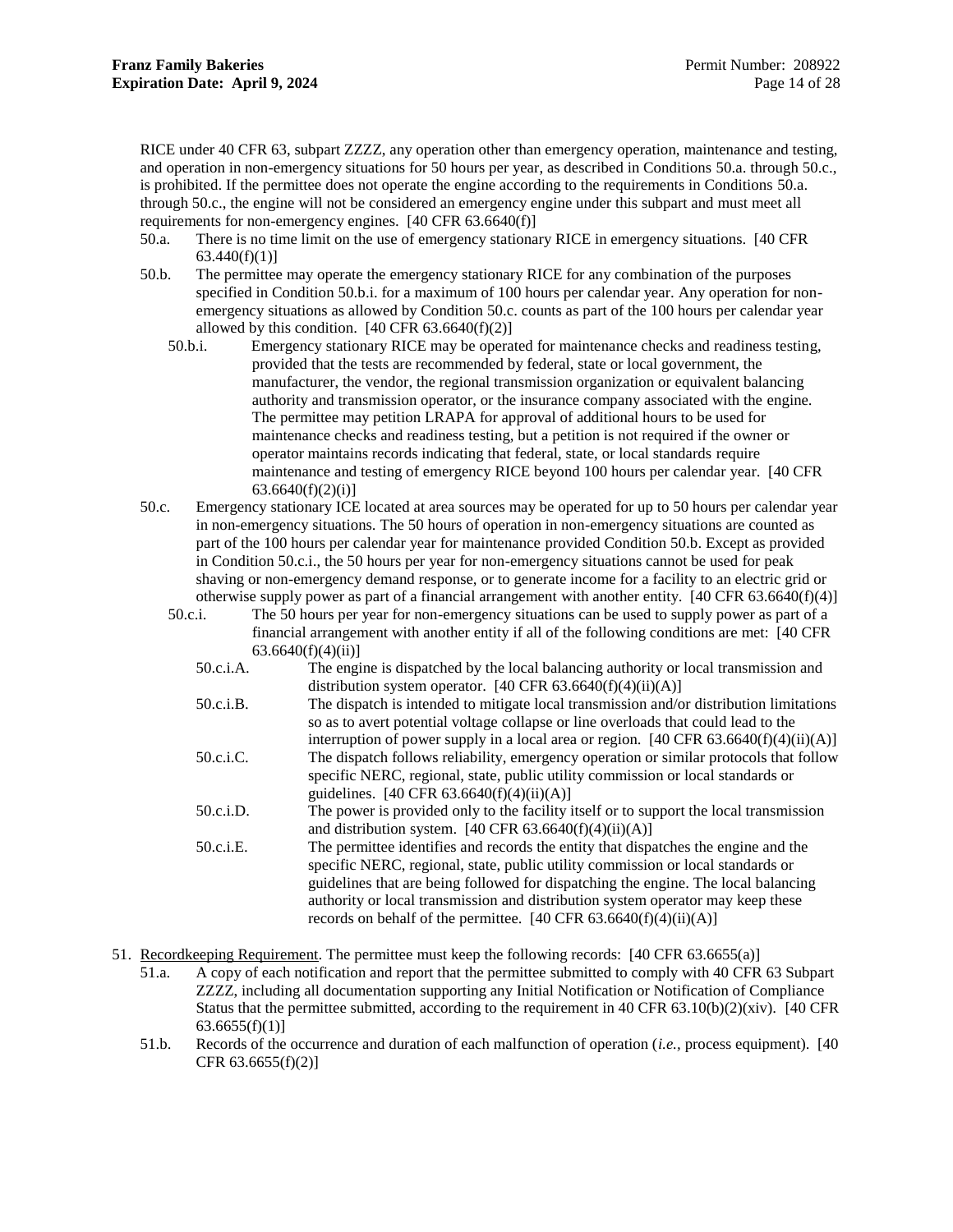- 51.c. Records of actions taken during periods of malfunction to minimize emissions in accordance with §63.6605(b), including corrective actions to restore malfunctioning process equipment to its normal or usual manner of operation.  $[40 \text{ CFR } 63.6655(f)(5)]$
- 52. Recordkeeping Requirement. The permittee must keep the records required in Table 6 of 40 CFR 63 Subpart ZZZZ to show continuous compliance with each emission or operating limitation that applies to them. [40 CFR  $63.6655(d)$
- 53. Recordkeeping Requirement. The permittee must keep records of the maintenance conducted on the stationary RICE in order to demonstrate that the permittee operated and maintained the stationary RICE according to their own maintenance plan. [40 CFR 63.6655(e)]
- 54. Recordkeeping Requirement. The permittee must keep records of the hours of operation of the engine that is recorded through the non-resettable hour meter. The permittee must document how many hours are spent for emergency operation, including what classified the operation as emergency and how many hours are spent for non-emergency operation. If the engine is used for the purposes specified in Condition [50.c.i.](#page-16-4), the permittee must keep records of the notification of the emergency situation, and the date, start time, and end time of engine operation for these purposes. [40 CFR 63.6655(f)]
- <span id="page-17-1"></span>55. Recordkeeping Requirement. If the permittee owns or operates an emergency stationary RICE with a site rating of more than 100 brake HP that operates for the purpose specified in Condition [50.c.i.](#page-16-4), you must submit an annual report according to the requirements in Conditions [55.a.](#page-17-1) through c.
	- 55.a. The report must contain the following information:
		- 55.a.i. Company name and address where the engine is located.
		- 55.a.ii. Date of the report and beginning and ending dates of the reporting period.
		- 55.a.iii. Engine site rating and model year.
		- 55.a.iv. Latitude and longitude of the engine in decimal degrees reported to the fifth decimal place.
		- 55.a.v. Hours spent for operation for the purpose specified in Condition [50.c.i.](#page-16-4), including the date, start time, and end time for engine operation for the purposes specified in Condition [50.c.i.](#page-16-4) The report must also identify the entity that dispatched the engine and the situation that necessitated the dispatch of the engine.
	- 55.b. Annual reports for each calendar year must be submitted no later than March 31 of the following calendar year.
	- 55.c. The annual report must be submitted electronically using the subpart specific reporting form in the Compliance and Emissions Data Reporting Interface (CEDRI) that is accessed through EPA's Central Data Exchange (CDX) (www.epa.gov/cdx). However, if the reporting form specific to this subpart is not available in CEDRI at the time that the report is due, the written report must be submitted to the Administrator at the appropriate address listed in 40 CFR 63.13.
	- [40 CFR 63.6650(h)]
- 56. Recordkeeping Requirement. In what form and how long must the permittee keep their records?
	- 56.a. The permittee's records must be in a form suitable and readily available for expeditious review according to 40 CFR §63.10(b)(1).
	- 56.b. As specified in 40 CFR §63.10(b)(1), the permittee must keep each record for 5 years following the date of each occurrence, measurement, maintenance, corrective action, report, or record.
	- 56.c. The permittee must keep each record readily accessible in hard copy or electronic form for at least 5 years after the date of each occurrence, measurement, maintenance, corrective action, report, or record, according to 40 CFR §63.10(b)(1).
	- [40 CFR 66.6660]

### <span id="page-17-0"></span>**PLANT SITE EMISSION LIMITS**

<span id="page-17-2"></span>57. Plant site emissions must not exceed the following annual limits. The annual plant site emission limits apply to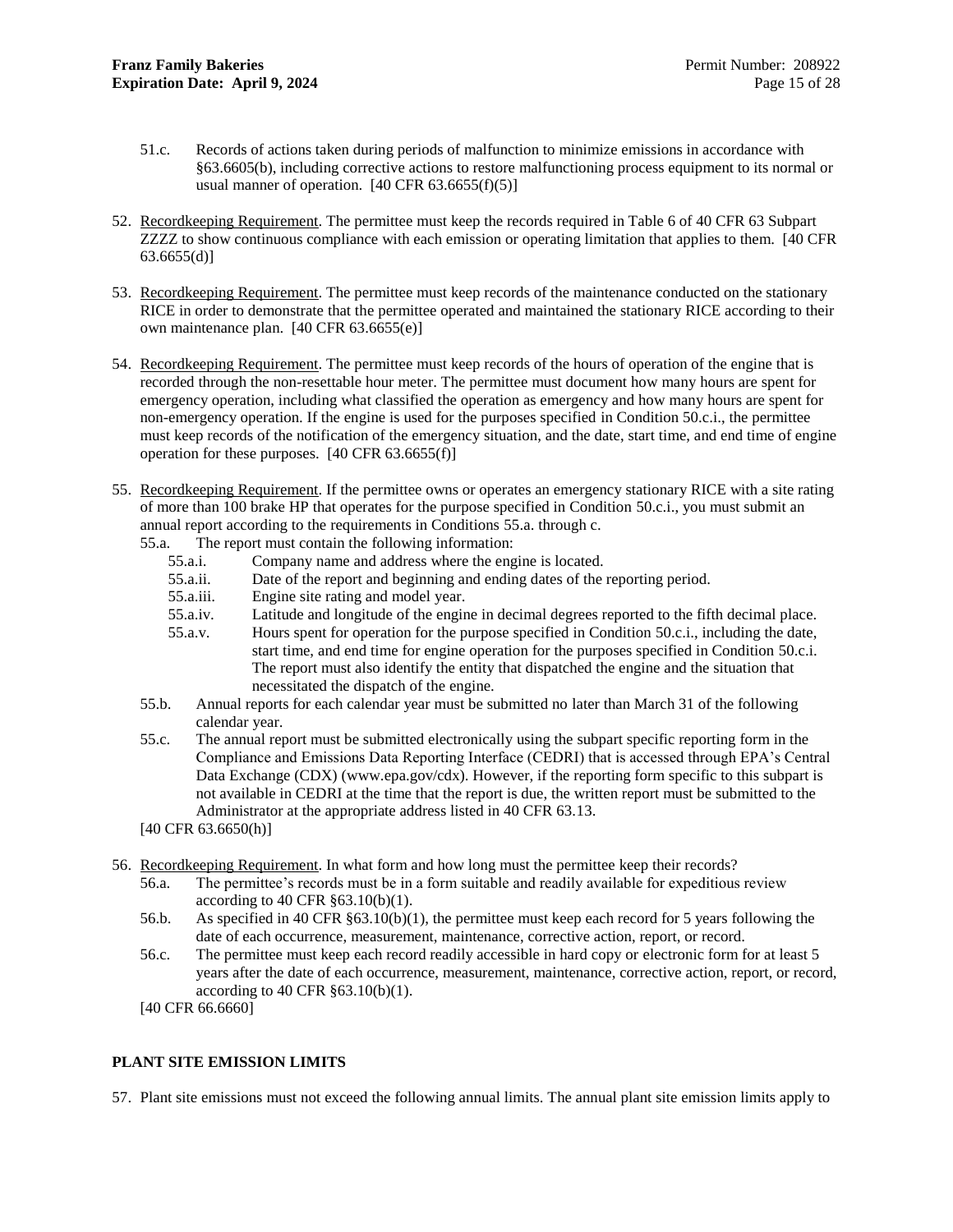| Pollutant         | <b>Plant Site Emission Limit</b><br>(tons/yr) | <b>Unassigned Emissions</b><br>(tons/yr) | <b>Emission Reduction Credit</b><br>(tons/yr) |
|-------------------|-----------------------------------------------|------------------------------------------|-----------------------------------------------|
| <b>PM</b>         | 24                                            | O                                        |                                               |
| $PM_{10}$         | 14                                            |                                          |                                               |
| PM <sub>2.5</sub> | 9                                             | $_{0}$                                   |                                               |
| SO <sub>2</sub>   | <b>NA</b>                                     | 0                                        | $\theta$                                      |
| NO <sub>x</sub>   | 39                                            | 0                                        |                                               |
| <b>CO</b>         | 99                                            | 0                                        |                                               |
| <b>VOC</b>        | 137                                           |                                          |                                               |
| <b>GHG</b>        | 74,000                                        |                                          |                                               |

any 13-consecutive 4-week period for VOC and to any consecutive 12 calendar months for other pollutants: [LRAPA 42-0041]

- 58. The permittee must perform calculations to monitor compliance with the PSELs other than VOC by the 14<sup>th</sup> working day of each month. Emissions for each 12-month rolling period, must not exceed the emission limits allowed by the permit. [LRAPA 42-0080 and OAR 340-218-0050(3)]
- <span id="page-18-0"></span>59. The permittee must demonstrate compliance with the VOC PSEL in Condition [57](#page-17-2) by calculating emission factors for each bakery product type made. These emission factor(s) must be multiplied by the production of each corresponding product type(s) in tons. The equations to be used are: [LRAPA 42-0080 and OAR 340-218-  $0050(3)$ ]

### **Emission Factor per Product Type Equation:**

 $E_i$  voc  $EF_i$  = 0.95 $Y_i$  + 0.0195 $t_i$  + 0.51S – 0.86 $t_s$  + 1.9

Where:

 $E<sub>i</sub>$  voc  $EF<sub>i</sub>$  = Emission factor in pounds of VOC per ton of product type  $Y_i$  = initial baker's percent of yeast  $t_i$  = total yeast action time in hours  $S = final$  (spike) baker's percent  $t<sub>s</sub>$  = spiking time in hours  $1.9$  = conversion constant

and:

### **Uncontrolled VOC Emissions for Bread and Bun Lines (EU-3 and EU-4):**  $E_i = E_i$  voc efi x  $P_i$

### **Controlled VOC Emissions for Bread Line (EU-6):**

 $E_i = E_i$  voc EF<sub>i</sub> x  $P_i$  x (1-CE/100)

Where:

 $E_i = VOC$  emissions per product type in pounds  $E_i$  voc  $EF_i$  = Emission factor in pounds of VOC per ton of product type  $P_i$  = Amount of dough per product type produced in tons  $CE = Percent Control Efficiency$  of the  $RCO = 95%$  and verified in accordance with Condition [20.](#page-10-6)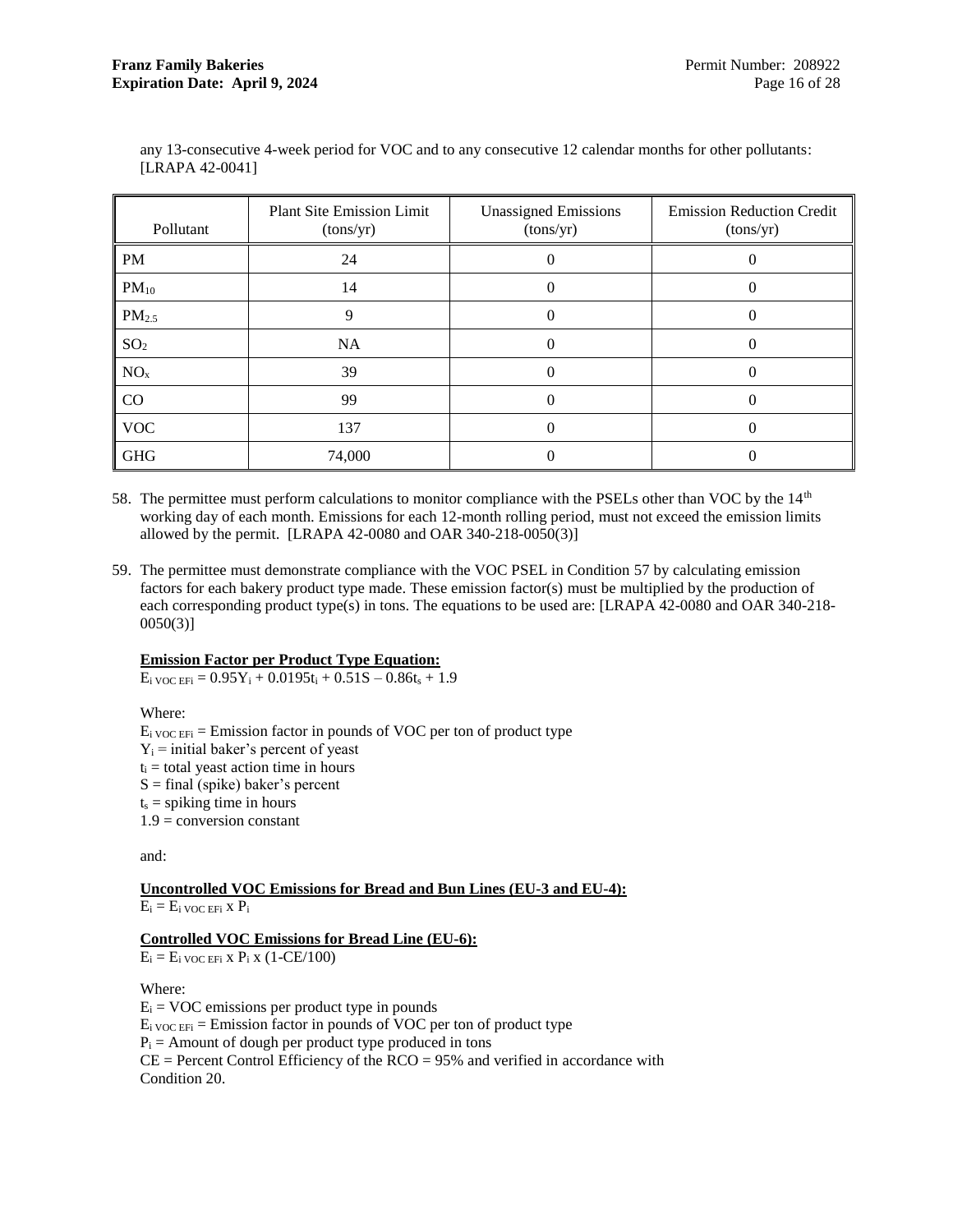<span id="page-19-0"></span>60. Within fourteen working days of the end of each 4-week period the permittee must sum VOC emissions for that period and add the sum to the preceding twelve 4-week periods amounts to obtain the thirteen 4-week total for compliance comparison to the VOC PSEL in this permit. The formula is: [LRAPA 42-0080 and OAR 340-218-  $0050(3)$ ]

 $E = [\sum (E_i) (P_i) \times (1 \text{ ton}/2000 \text{ lb})] + AI$ 

Where:

 $E = VOC$  ton, preceding thirteen consecutive 4-week calendar year period

 $AI = Aggregation$  Insignificant Activity VOC emissions for 52 week period (1 ton)

<span id="page-19-1"></span>61. The permittee must calculate the annual emissions, on a calendar year basis, for the emission units in the following table using the emission factors shown. These calculated calendar year emissions, when added to VOC emissions from Condition [60,](#page-19-0) must not cause the PSELs of Conditio[n 57](#page-17-2) to be exceeded. [LRAPA 42-0080 and OAR 340- 218-0050(3)]

| EU ID              | <b>Emission Unit</b>               | <b>Pollutant</b>        | Throughput/yr              | <b>Emission</b><br>Factor <sup>(a)</sup> | <b>Emission</b><br><b>Factor</b><br><b>Verification</b><br><b>Testing</b> |
|--------------------|------------------------------------|-------------------------|----------------------------|------------------------------------------|---------------------------------------------------------------------------|
|                    |                                    | PM                      |                            | 0.00025<br>lb/therm                      |                                                                           |
|                    | Natural gas-                       | $PM_{10}$               |                            | 0.00025<br>lb/therm                      |                                                                           |
| $EU-2$<br>$EU-3$   | combustion<br>emissions            | PM <sub>2.5</sub>       |                            | 0.00025<br>lb/therm                      |                                                                           |
| $EU-4$             | resulting from<br>baking ovens, an | CO                      | Natural Gas<br>(therms/yr) | 0.0084<br>lb/therm                       | N <sub>o</sub>                                                            |
| $EU-6$             | oil heater and a                   | NO <sub>X</sub>         |                            | $0.01$ lb/therm                          |                                                                           |
|                    | RCO <sup>(b)</sup>                 | <b>VOC</b>              |                            | 0.00055<br>lb/therm                      |                                                                           |
|                    |                                    | GHG (CO <sub>2</sub> e) |                            | $0.0053$ metric<br>ton/therm             |                                                                           |
| $EU-1A$<br>$EU-1B$ | 13 BulkFlour<br><b>Silos</b>       | $PM/PM_{10}/PM_{2.5}$   | 4.6 tpy                    | None                                     | N <sub>o</sub>                                                            |
| AIA                | <b>GDF</b>                         | <b>VOC</b>              | Gasoline (gals/yr)         | 28.2 lb/1000<br>gallons                  | N <sub>o</sub>                                                            |

(a) The emission factors listed are not enforceable limits unless otherwise specified in this permit.

(b) Only the burning of natural gas in the RCO must be calculated using the emission factors for natural gas combustion. VOC emissions must be calculated using Conditions [59](#page-18-0) and [60.](#page-19-0)

<span id="page-19-2"></span>62. The permittee must maintain records of the information listed in the following table. These records must be used in the emission calculations and compliance demonstrations required by Conditions [57](#page-17-2) through [61](#page-19-1) and be made available for inspection upon request.

| EU-ID  | Emission               | Parameter/Item                 | Measurement       | Measurement      |
|--------|------------------------|--------------------------------|-------------------|------------------|
|        | Units/Process          |                                | Technique         | Frequency        |
| $EU-3$ | <b>VOCs from Bread</b> | For each type of product (ex., | Ingredient        | Per Product Type |
| $EU-4$ | Making                 | bread, bun and roll) baked:    | Amounts; Recipe   | Produced         |
| $EU-6$ |                        |                                | for Product type; |                  |
|        |                        | Quantity of dough              | Weight of Dough   |                  |
|        |                        | produced (tons)                |                   |                  |
|        |                        | Initial baker's percent of     |                   |                  |
|        |                        | yeast $(Y_i)$                  |                   |                  |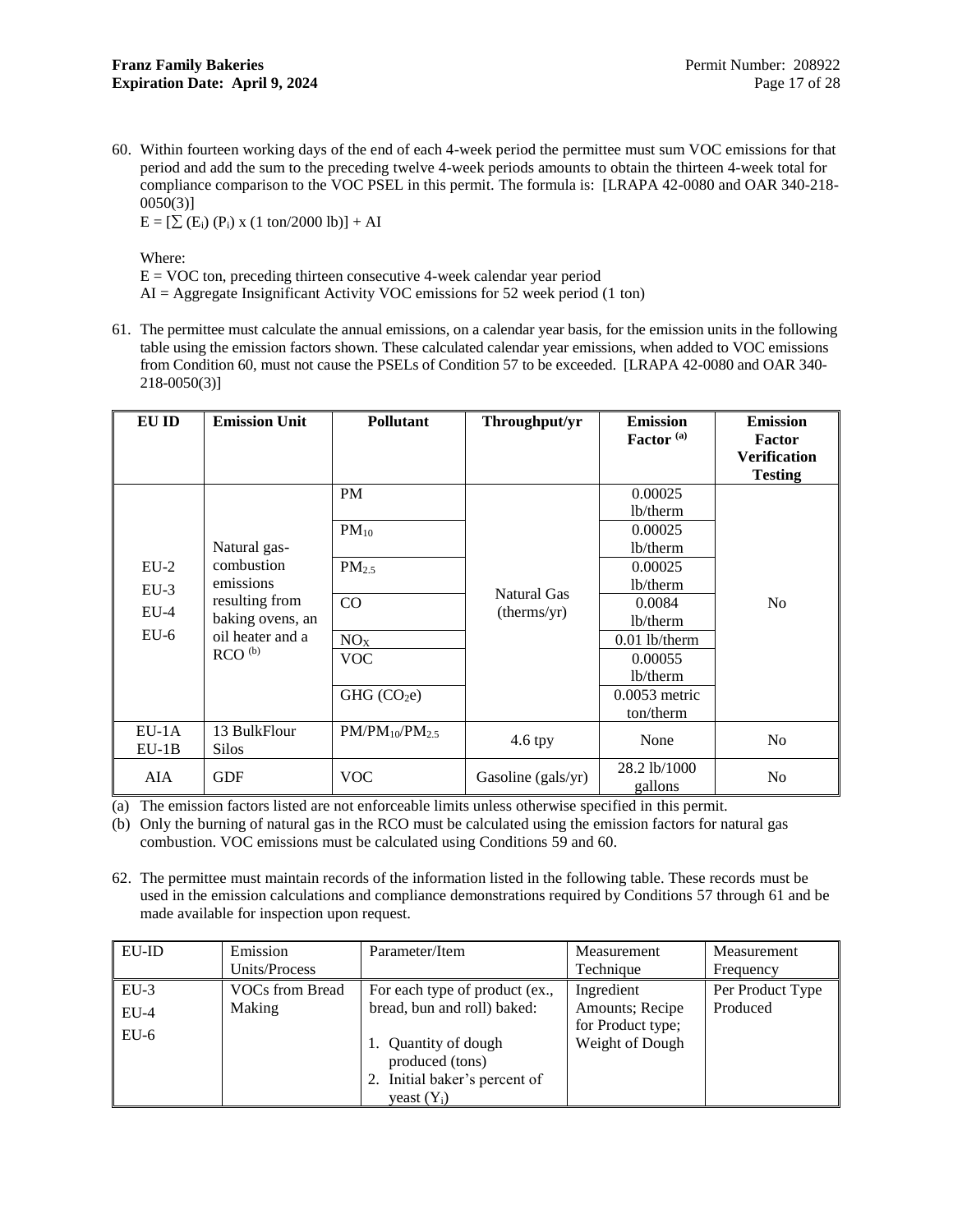| <b>EU-ID</b>     | Emission                                                                       | Parameter/Item                                                                                                                                                        | Measurement                   | Measurement                  |
|------------------|--------------------------------------------------------------------------------|-----------------------------------------------------------------------------------------------------------------------------------------------------------------------|-------------------------------|------------------------------|
|                  | Units/Process                                                                  |                                                                                                                                                                       | Technique                     | Frequency                    |
| $EU-2$<br>$EU-3$ | Natural gas-<br>combustion                                                     | 3. Total yeast action time in<br>hours $(t_i)$<br>4. Final (spike) baker's<br>percent of yeast $(S)$<br>5. Spiking time in hours $(t_s)$<br>Natural Gas Used (therms) | <b>Utility Bill</b><br>Amount | Monthly                      |
| $EU-4$<br>$EU-6$ | emissions resulting<br>from baking ovens,<br>an oil heater and a<br><b>RCO</b> |                                                                                                                                                                       |                               |                              |
| <b>AIA</b>       | <b>GDF</b>                                                                     | Gasoline Used (gallons)                                                                                                                                               | <b>Purchased Amount</b>       | Each Delivery and<br>Monthly |

63. The permittee must maintain records of the information listed in Condition [62](#page-19-2) and the following items on site, and make all records available for inspection upon a request by an LRAPA representative: [LRAPA 34-016]

- 63.a. The permittee must maintain records of all information and calculations used to demonstrate compliance with Condition [57;](#page-17-2)
- 63.b. The permittee must maintain a log of complaints received and subsequent remedial action.

### <span id="page-20-0"></span>**GENERAL TESTING REQUIREMENTS**

- 64. Unless otherwise specified in this permit, the permittee must conduct all testing in accordance with the DEQ's *Source Sampling Manual*. [LRAPA 35-0120 and LRAPA 35-0140]
	- 64.a. Unless otherwise specified by a state of federal regulation, the permittee must submit a source test plan to LRAPA at least 45 days prior to the date of the test. The test plan must be prepared in accordance with the DEQ's *Source Sampling Manual* and address any planned variations or alternatives to the prescribed test method. The permittee should be aware that if significant variations are requested, in may require more than 45 days for LRAPA to grant approval and may require EPA approval in addition to approval by LRAPA. [LRAPA 35-0140]
	- 64.b. Only regular operating staff may adjust the processes or emission control device parameters during a compliance source test and within two (2) hours prior to the tests. Any operating adjustments made during a compliance source test, which are a result of consultation during the tests with source testing personnel, equipment vendors, or consultants, may render the source test invalid.
	- 64.c. Unless other specified by permit condition or LRAPA approved source test plan, all compliance source tests must be performed as follows:
		- 64.c.i. At least 90% of the design capacity for new or modified equipment;
		- 64.c.ii. At least 90% of the normal maximum operating rate for existing equipment. For purpose of this permit, the normal maximum operating rate is defined as the  $90<sup>th</sup>$  percentile of the average hourly operating rates during a 12-month period immediately preceding the source test. Data supporting the normal maximum operating rate must be included with the source test report.
	- 64.d. Each source test must consist of at least three (3) test runs and the emissions results must be reported as the arithmetic average of all valid test runs. If for reasons beyond the control of the permittee a test run is invalid, LRAPA may accept two (2) test runs for demonstrating compliance with the emission limit or standard.
	- 64.e. Source test reports prepared in accordance with DEQ's *Source Sampling Manual* must be submitted to LRAPA within 60 days of completing any required source test, unless a different time period is approved in the source test plan submitted prior to the source test

[LRAPA 35-0120 and OAR 340-218-0050(3)(a)(B) & (C)].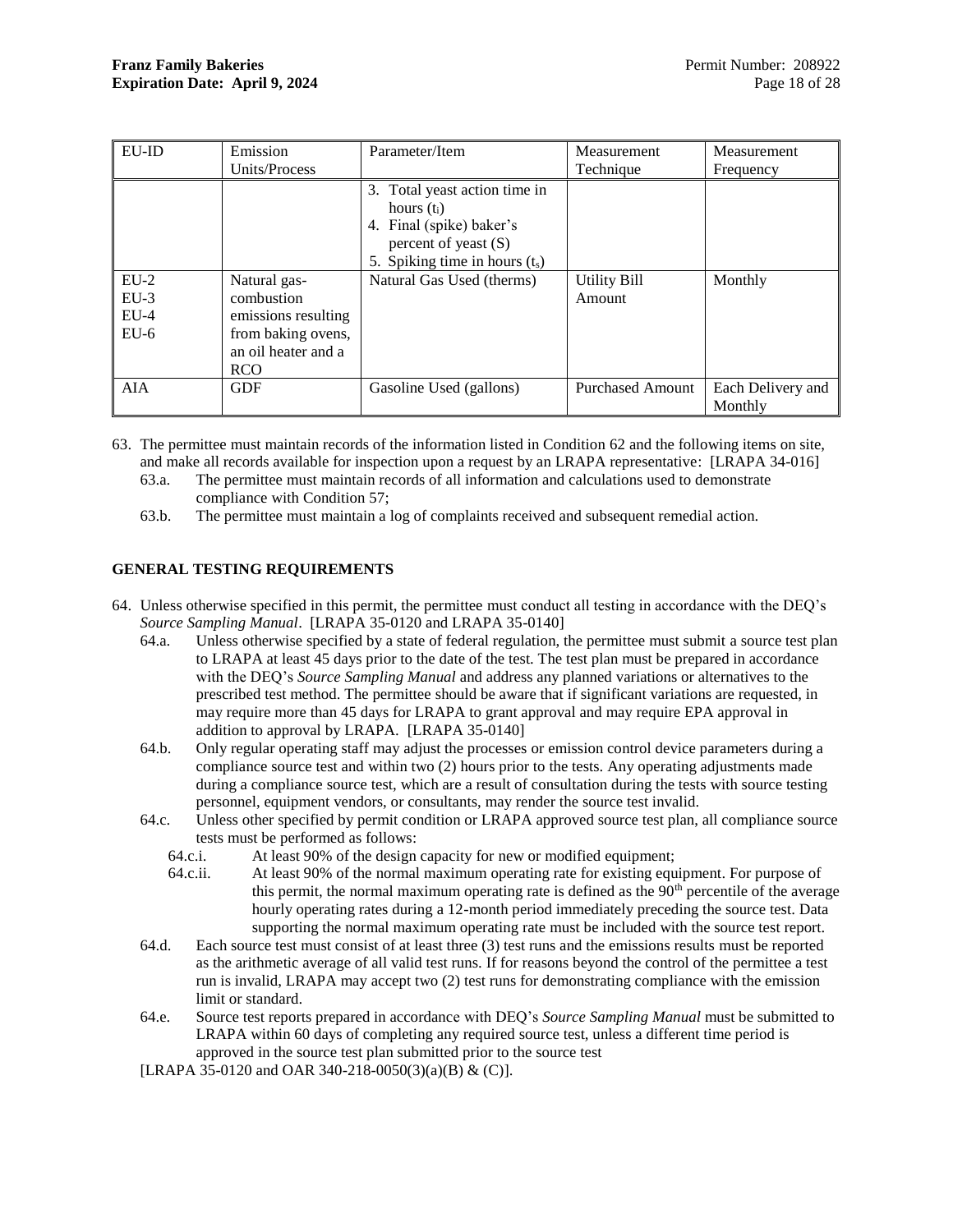### <span id="page-21-0"></span>**GENERAL MONITORING AND RECORDKEEPING REQUIREMENTS**

#### **General Monitoring Requirements:**

- 65. The permittee must submit and follow an LRAPA-approved Operation and Maintenance (O&M) plan and schedule. The plan must be updated as necessary and submitted at least annually to LRAPA. [LRAPA 32-007]
- 66. The permittee must not knowingly render inaccurate any required monitoring device or method. [OAR 340-  $218-0050(3)(a)(E)$ ]
- 67. Methods used to determine actual emissions for fee purposes must also be used for compliance determination and can be no less rigorous than the requirements of OAR 340-218-0080. [OAR 340-218-0050(3)(a)(F)]
- 68. Monitoring requirements must commence on the date of permit issuance unless otherwise specified in the permit or an applicable requirement. [OAR 340-218-0050(3)(a)(G)]

#### **General Recordkeeping Requirements**

- 69. The permittee must maintain the following general records of testing and monitoring required by this permit: [OAR 340-218-0050(3)(b)(A)]
	- 69.a. The date, place as defined in the permit, and time of sampling or measurements;
	- 69.b. The date(s) analyses were performed;
	- 69.c. The company or entity that performed the analyses;
	- 69.d. The analytical techniques or methods used;
	- 69.e. The results of such analyses;
	- 69.f. The operating conditions as existing at the time of sampling or measurement; and
	- 69.g. The records of quality assurance for continuous monitoring systems (including but not limited to quality control activities, audits, calibration drift checks).
- 70. Unless otherwise specified by permit condition, the permittee must make every effort to maintain 100 percent of the records required by the permit. If information is not obtained or recorded for legitimate reasons (e.g., the monitor or data acquisition system malfunctions due to a power outage), the missing record(s) will not be considered a permit deviation provided the amount of data lost does not exceed 10% of the averaging periods in a reporting period or 10% of the total operating hours in a reporting period, if no averaging time is specified. Upon discovering that a required record is missing, the permittee must document the reason for the missing record. In addition, any missing record that can be recovered from other available information will not be considered a missing record. [LRAPA 34-016, and 340-218-0050(3)(b)]
- 71. Recordkeeping requirements must commence on the date of permit issuance unless otherwise specified in the permit or an applicable requirement. [OAR 340-218-0050(3)(b)(C)]
- 72. Unless otherwise specified, the permittee must retain records of all required monitoring data and support information for a period of at least five (5) years from the date of the monitoring sample, measurement, report, or application. Support information includes all calibration and maintenance records and all original strip-chart recordings (or other original data) for continuous monitoring instrumentation, and copies of all reports required by the permit. All existing records required by the previous Air Contaminant Discharge Permit or LRAPA Title V Operating Permit must also be retained for five (5) years from the date of the monitoring sample, measurement, report, or application. [OAR 340-218-0050(3)(b)(B)]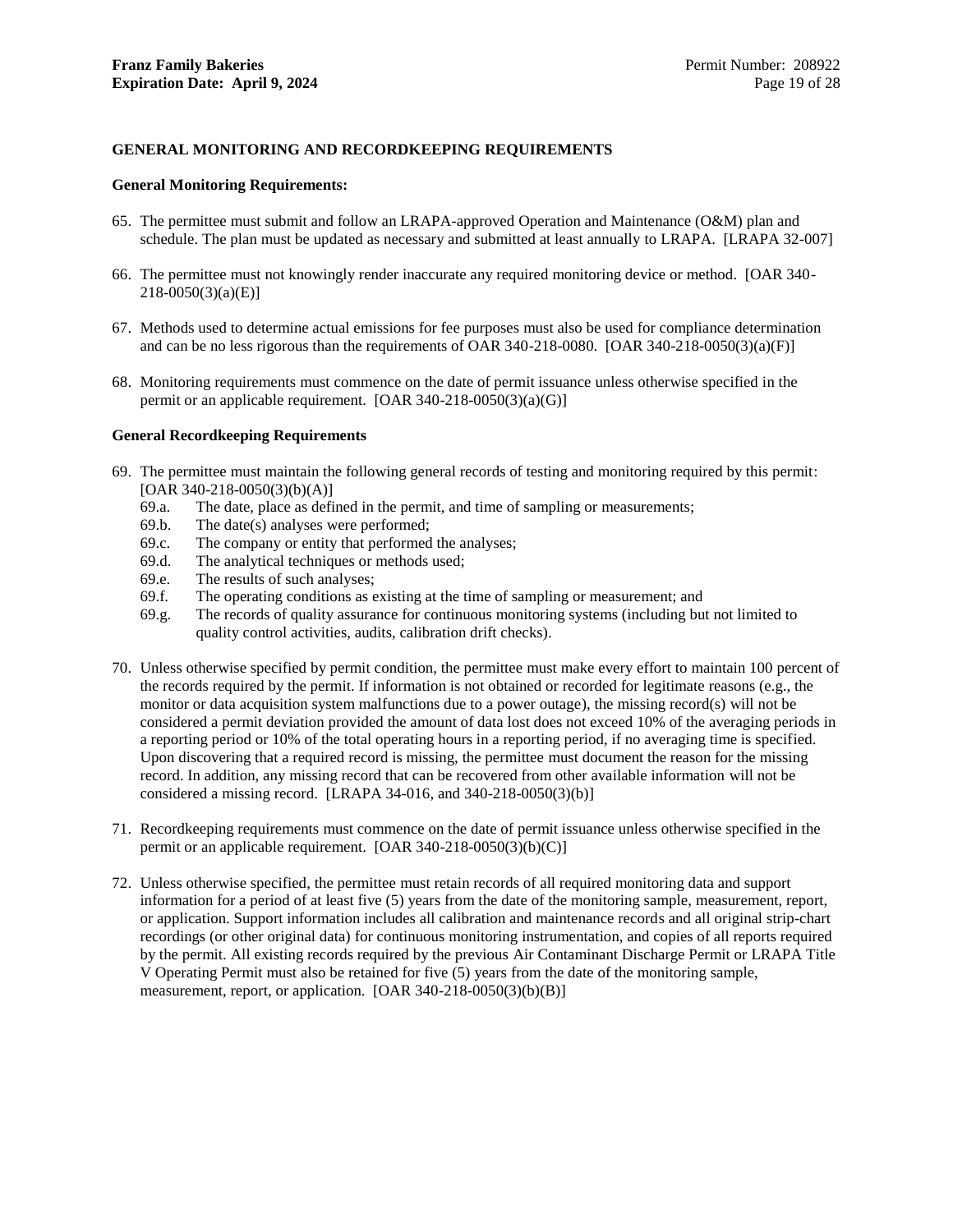### <span id="page-22-0"></span>**REPORTING REQUIREMENTS**

#### **General Reporting Requirements**

- <span id="page-22-1"></span>73. Excess Emissions Reporting: The permittee must report all excess emissions as follows: [LRAPA Title 36]
	- 73.a. Immediately (within 1 hour of the event) notify LRAPA of an excess emission event by phone, e-mail, or facsimile; and
	- 73.b. Within 15 days of the excess emissions event, submit a written report that contains the following information: [LRAPA 36-025(1)]
		- 73.b.i. The date and time of the beginning of the excess emissions event and the duration or best estimate of the time until return to normal operation;
		- 73.b.ii. The date and time the permittee notified LRAPA of the event;
		- 73.b.iii. The equipment involved;
		- 73.b.iv. Whether the event occurred during planned startup, planned shutdown, scheduled maintenance, or as a result of a breakdown, malfunction, or emergency;
		- 73.b.v. Steps taken to mitigate emissions and corrective action taken, including whether the approved procedures for a planned startup, shutdown, or maintenance activity were followed;
		- 73.b.vi. The magnitude and duration of each occurrence of excess emissions during the course of an event and the increase over normal rates or concentrations as determined by continuous monitoring or best estimate (supported by operating data and calculations);
		- 73.b.vii. The final resolution of the cause of the excess emissions; and
		- 73.b.viii. Where applicable, evidence supporting any claim that emissions in excess of technologybased limits were due to any emergency pursuant to LRAPA 36-040.
	- 73.c. In the event of any excess emissions which are of a nature that could endanger public health and occur during non-business hours, weekends, or holidays, the permittee must immediately notify LRAPA by calling the Oregon Emergency Response System (OERs). The current number is 1-800-452-0311.
	- 73.d. If startups, shutdowns, or scheduled maintenance may result in excess emissions, the permittee must submit startup, shutdown, or scheduled maintenance procedures used to minimize excess emissions to LRAPA for prior authorization, as required LRAPA 36-010 and 36-015. New or modified procedures must be received by LRAPA in writing at least 72 hours prior to the first occurrence of the excess emission event. The permittee must abide by the approved procedures and have a copy available at all times.
	- 73.e. The permittee must notify LRAPA of planned startup/shutdown or scheduled maintenance events.
	- 73.f. The permittee must continue to maintain a log of all excess emissions in accordance with LRAPA 36- 025(3). However, the permittee is not required to submit the detailed log with the semi-annual and annual monitoring reports. The permittee is only required to submit a brief summary listing the date, time, and the affected emissions units for each excess emission that occurred during the reporting period. [OAR 340-218-0050(3)(c)]
- 74. Permit Deviations Reporting: The permittee must promptly report deviations from permit requirements that do not cause excess emissions, including those attributable to upset conditions, as defined in the permit, the probable cause of such deviations, and any corrective actions or preventive measures taken. "Prompt" means within 15 days of the deviation. Deviations that cause excess emissions, as specified in LRAPA Title 36 must be reported in accordance with Condition [73.](#page-22-1)
- 75. All required reports must be certified by a responsible official consistent with OAR 340-218-0040(5). [OAR 340-218-0050(3)(c)(D)]
- 76. Greenhouse Gas Registration and Reporting: If the calendar year emission rate of greenhouse gases  $(CO_{2e})$  is greater than or equal to 2,756 tons (2,500 metric tons including both biogenic and anthropogenic), the permittee must register and report its greenhouse gas emissions with LRAPA in accordance with OAR 340-215. The greenhouse gas report must be certified by the responsible official consistent with OAR 340-218-0040(5). [OAR 340-215-0040]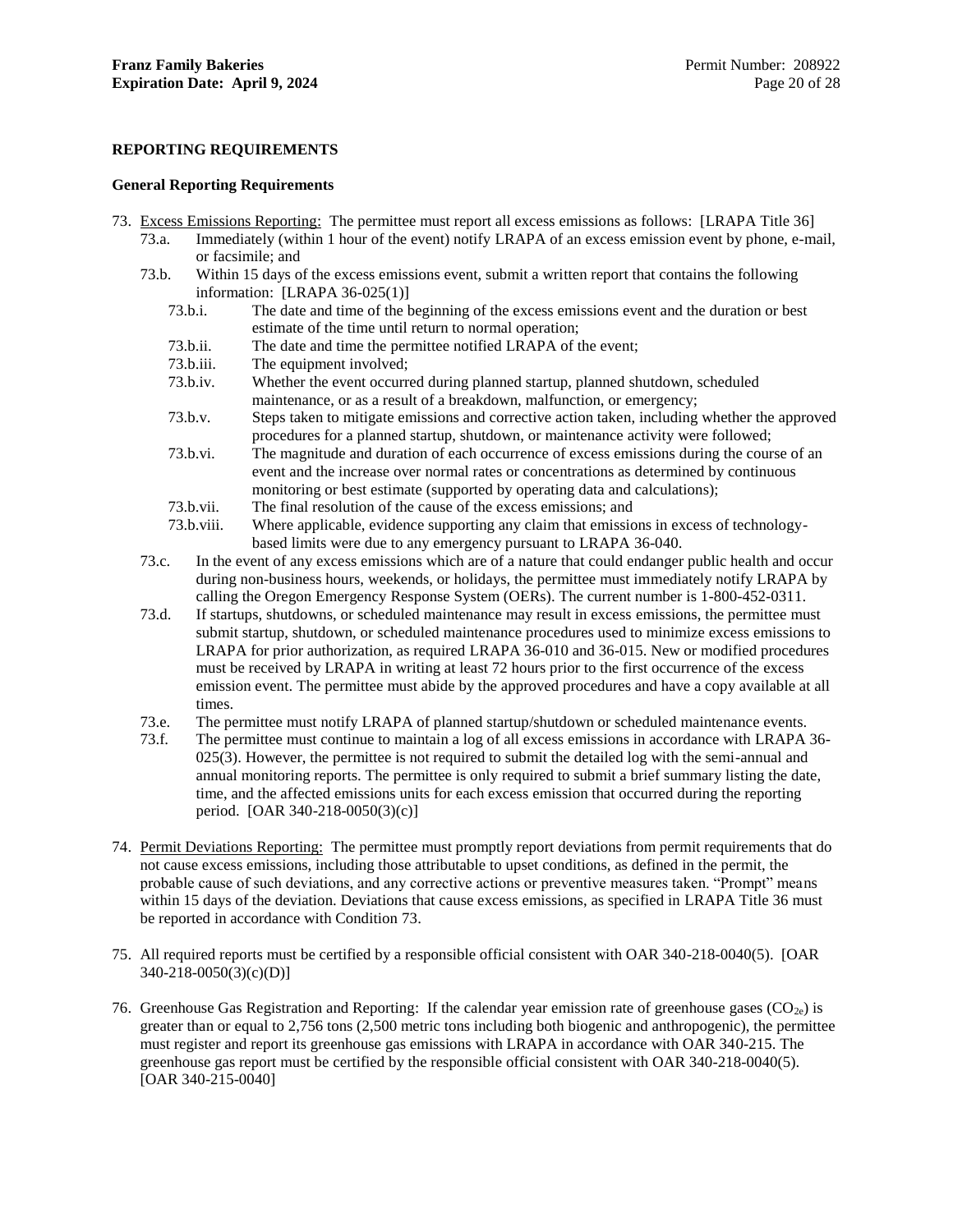77. Reporting requirements must commence on the date of permit issuance unless otherwise specified in the permit. [OAR 340-218-0050(3)(c)(E)]

Addresses of regulatory agencies are the following, unless otherwise instructed:

LRAPA 1010 Main Street Springfield, OR 97477

Part 70 Operating Permit Program U.S. EPA Region 10 Mail Stop: OAW-150 1200 Sixth Avenue, Suite 155 Seattle, WA 98101

### **Semi-annual and Annual Reports**

- <span id="page-23-0"></span>78. The permittee must submit three (3) copies of reports of any required monitoring at least every 6 months, completed on forms approved by LRAPA. Six (6) month periods are January 1 to June 30, and July 1 to December 31. One copy of the report must be submitted to the EPA and two copies to the LRAPA office. All instances of deviations from permit requirements must be clearly identified in such reports: [OAR 340-218-  $0050(3)(c)(A)$  and 340-218-0080(6)(d)]
	- 78.a. The first semi-annual report is due on July 30 and must include the semi-annual compliance certification. [OAR 340-218-0080]
	- 78.b. The annual report is due on February 15 and must consist of the following:
		- 78.b.i. The emission fee report; [OAR 340-220-0100]
		- 78.b.ii. A summary of the excess emissions upset log; [LRAPA 36-025]
		- 78.b.iii. The second semi-annual compliance certification; and [OAR 340-218-0080]
		- 78.b.iv. A copy of the current O&M Plan. [OAR 340-218-0080]
		- 78.b.v. If applicable, the annual certification that the risk management plan is being properly implemented (LRAPA 44-0230). [OAR 340-218-0080(7)]
		- 78.b.vi. The annual report must also include annual greenhouse gas (GHG) emissions in accordance with OAR 340 Division 215. [OAR 340-215-0010(2) and 340-215-0040]
- <span id="page-23-1"></span>79. The semi-annual compliance certification must include the following (provided that the identification of applicable information may cross-reference the permit or previous reports, as applicable): [OAR 340-218- 0080(6)(c)]
	- 79.a. The identification of each term or condition of the permit that is the basis of the certification;
	- 79.b. The identification of the method(s) or other means used by the permittee for determining the compliance status with each term and condition during the certification period, and whether such methods or other means provide continuous or intermittent data. Such methods and other means must include, at a minimum, the methods and means required under OAR 340-218-0050(3). *Note: Certification of compliance with the monitoring conditions in the permit is sufficient to meet this requirement, except when the permittee must certify compliance with new applicable requirements that are incorporated by reference. When certifying compliance with new applicable requirements that are incorporated by reference, the permittee must provide the information required by this condition.* If necessary, the permittee also must identify any other material information that must be included in the certification to comply with Section  $113(c)(2)$  of the FCAA, which prohibits knowingly making a false certification or omitting material information;
	- 79.c. The status of compliance with terms and conditions of the permit for the period covered by the certification, including whether compliance during the period was continuous or intermittent. The certification must be based on the method or means designated in Conditio[n 79.b](#page-23-1) of this rule. The certification must identify each deviation and take it into account in the compliance certification. The certification must also identify as possible exceptions to compliance any periods during which compliance is required and in which an excursion or exceedance, as defined under LRAPA Title 12, occurred; and
	- 79.d. Such other facts as LRAPA may require, to determine the compliance status of the source.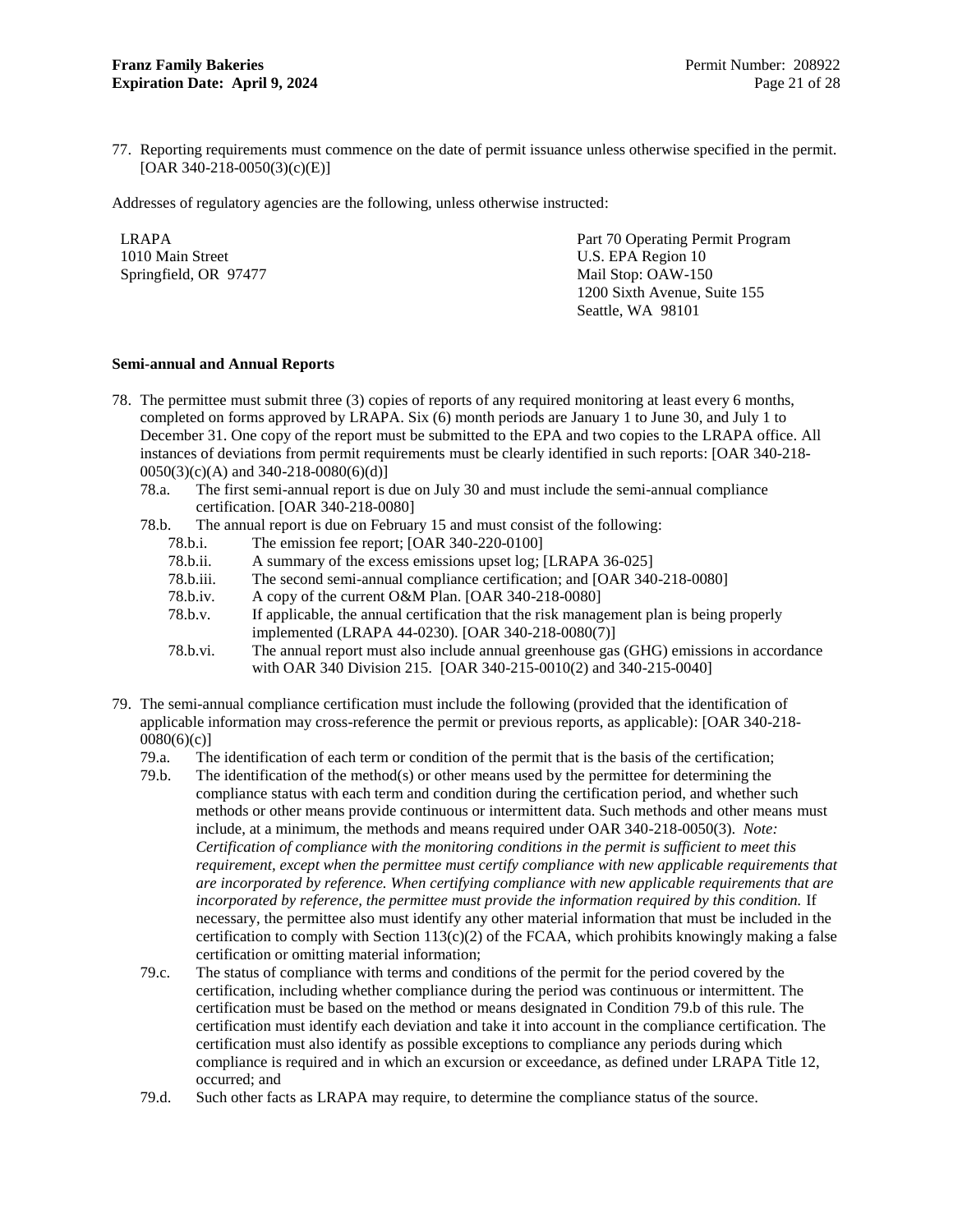80. Notwithstanding any other provision contained in any applicable requirement, the permittee may use monitoring as required under OAR 340-218-0050(3) and incorporated into the permit, in addition to any specified compliance methods, for the purpose of submitting compliance certifications. [OAR 340-218-0080(6)(e)]

### <span id="page-24-0"></span>**EMISSION FEES**

81. Emission fees will be based on the Plant Site Emission Limit, unless the permittee elects to report actual emission for one or more permitted processes/pollutants. [LRAPA 34-180 and OAR 340-220-0090]

### <span id="page-24-1"></span>**NON-APPLICABLE REQUIREMENTS**

82. No state or federal air quality requirements were determined to be not applicable to this facility upon review. [OAR 340-218-0110]

| Rule citation  | Summary        | Reason for not being applicable |
|----------------|----------------|---------------------------------|
| Not Applicable | Not Applicable | Not Applicable                  |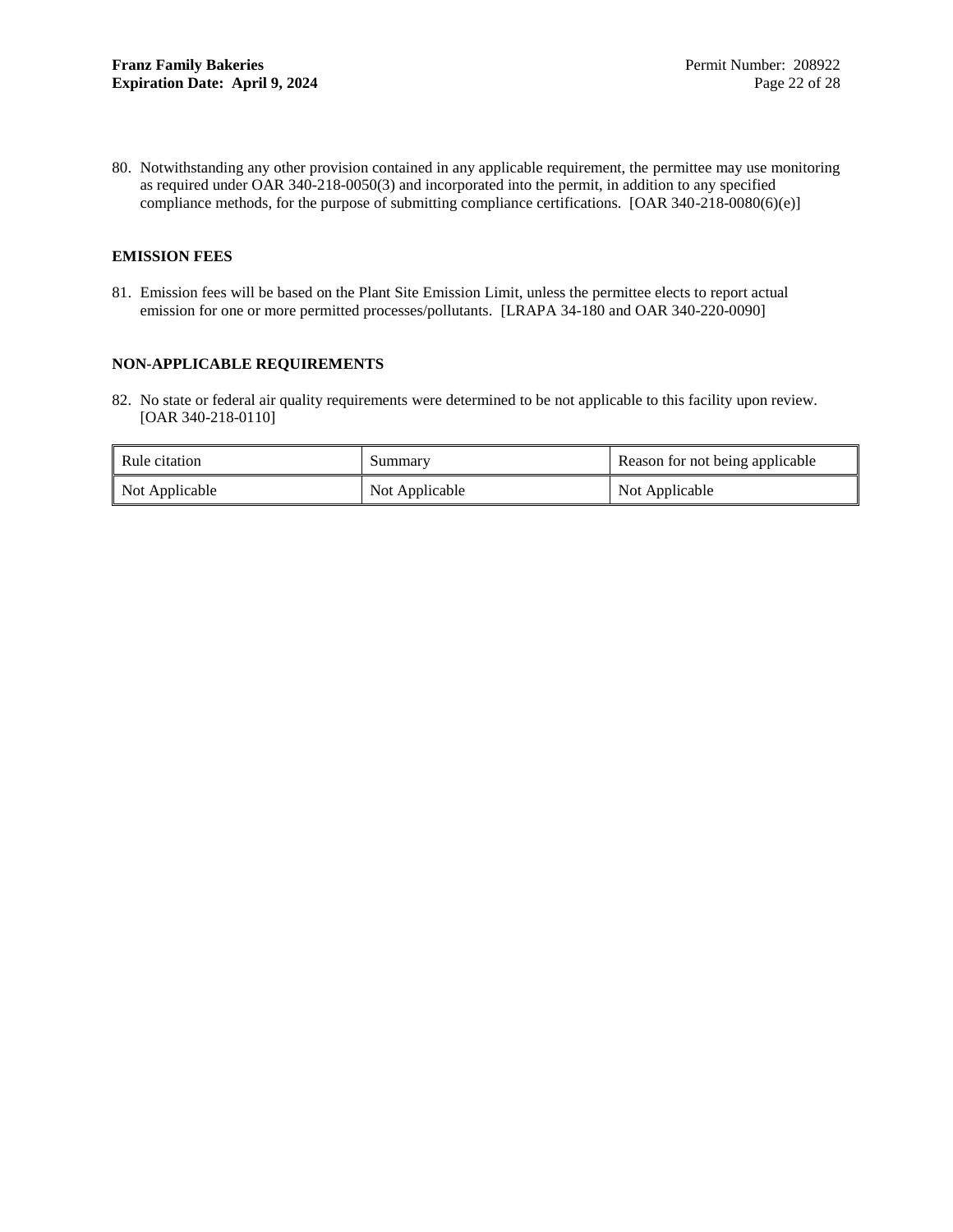#### <span id="page-25-0"></span>**GENERAL CONDITIONS**

#### G1. General Provision

Terms not otherwise defined in the permit must have the meaning assigned to such terms in the referenced regulation.

#### G2. Reference Materials

Where referenced in this permit, the version of the following materials are effective as of the dates noted unless otherwise specified in the permit:

- a. Source Sampling Manual; April 16, 2015 State Implementation Plan Volume 3, Appendix A4;
- b. Continuous Monitoring Manual; April 16, 2015 State Implementation Plan Volume 3, Appendix A6; and
- c. All state and federal regulations as in effect on the date of issuance of this permit.

### G3. Applicable Requirements [OAR 340-218-0010(3)(b)]

Oregon Title V Operating Permits do not replace requirements in Air Contaminant Discharge Permits (ACDP) issued to the source even if the ACDP(s) have expired. For a source operating under a Title V permit, requirements established in an earlier ACDP remain in effect notwithstanding expiration of the ACDP or Title V permit, unless a provision expires by its terms or unless a provision is modified or terminated following the procedures used to establish the requirement initially. Source specific requirements, including, but not limited to TACT, RACT, BACT, and LAER requirements, established in an ACDP must be incorporated into the LRAPA Title V Operating Permit and any revisions to those requirements must follow the procedures used to establish the requirement initially.

- G4. Compliance [OAR 340-218-0040(3)(n)(C), 340-218-0050(6), and 340-218-0080(4)]
	- a. The permittee must comply with all conditions of the federal operating permit. Any permit condition noncompliance constitutes a violation of the Federal Clean Air Act and/or state rules and is grounds for enforcement action; for permit termination, revocation and re-issuance, or modification; or for denial of a permit renewal application. Any noncompliance with a permit condition specifically designated as enforceable only by the state constitutes a violation of state rules only and is grounds for enforcement action; for permit termination, revocation and reissuance, or modification; or for denial of a permit renewal application.
	- b. Any schedule of compliance for applicable requirements with which the source is not in compliance at the time of permit issuance must be supplemental to, and must not sanction noncompliance with the applicable requirements on which it is based.
	- c. For applicable requirements that will become effective during the permit term, the source must meet such requirements on a timely basis unless a more detailed schedule is expressly required by the applicable requirement.

### G5. Masking Emissions:

The permittee must not install or use any device or other means designed to mask the emission of an air contaminant that causes or is likely to cause detriment to health, safety, or welfare of any person or otherwise violate any other regulation or requirement. [LRAPA 49-040] This condition is enforceable only by LRAPA.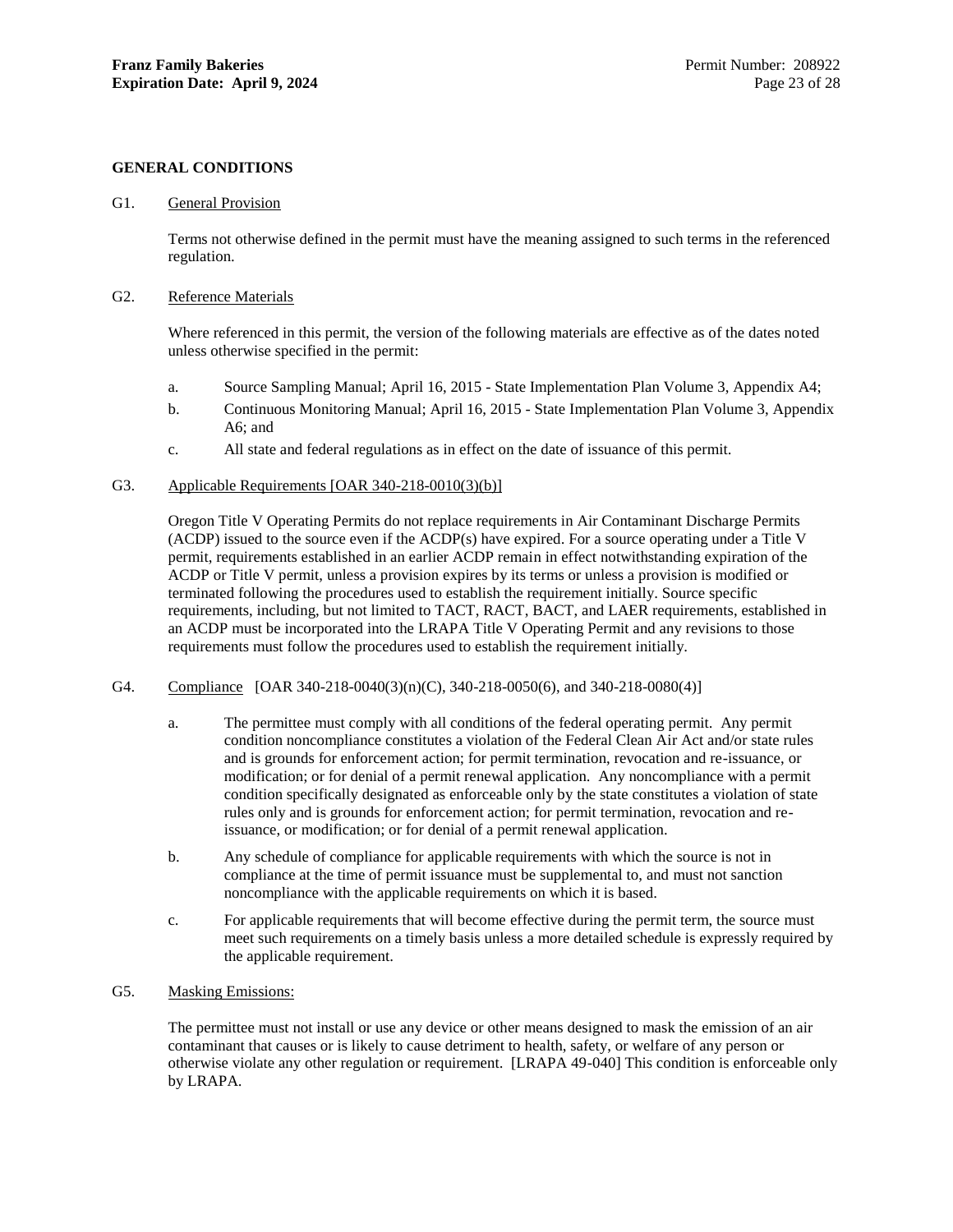### G6. Credible Evidence

Notwithstanding any other provisions contained in any applicable requirement, any credible evidence may be used for the purpose of establishing whether a person has violated or is in violation of any such applicable requirements. [LRAPA 34-017]

### G7. Certification [OAR 340-214-0110, 340-218-0040(5), 340-218-0050(3)(d), and 340-218-0080(2)]

Any document submitted to LRAPA or EPA pursuant to this permit must contain certification by a responsible official of truth, accuracy and completeness. All certifications must state that based on information and belief formed after reasonable inquiry, the statements and information in the document are true, accurate, and, complete. The permittee must promptly, upon discovery, report to LRAPA a material error or omission in these records, reports, plans, or other documents.

G8. Open Burning [LRAPA Title 47]

The permittee is prohibited from conducting open burning, except as may be allowed by LRAPA 47-001 through 47-030.

G9. Asbestos [40 CFR Part 61, Subpart M (federally enforceable), OAR 340-248-0200 through 340-248-0280, and LRAPA 43-015 (LRAPA-only enforceable)]

The permittee must comply with OAR 340-248-0200 through 340-248-0280, LRAPA 43-015, and 40 CFR Part 61, Subpart M when conducting any renovation or demolition activities at the facility.

G10. Stratospheric Ozone and Climate Protection [40 CFR 82 Subpart F, LRAPA 32-080]

The permittee must comply with the standards for recycling and emissions reduction pursuant to 40 CFR Part 82, Subpart F, Recycling and Emissions Reduction.

- G11. Permit Shield [OAR 340-218-0110]
	- a. Compliance with the conditions of the permit must be deemed compliance with any applicable requirements as of the date of permit issuance provided that:
		- i. such applicable requirements are included and are specifically identified in the permit, or
		- ii. LRAPA, in acting on the permit application or revision, determines in writing that other requirements specifically identified are not applicable to the source, and the permit includes the determination or a concise summary thereof.
	- b. Nothing in this rule or in any federal operating permit must alter or affect the following:
		- i. the provisions of ORS 468.115 (enforcement in cases of emergency) and ORS 468.035 (function of department);
		- ii. the liability of an owner or operator of a source for any violation of applicable requirements prior to or at the time of permit issuance;
		- iii. the applicable requirements of the national acid rain program, consistent with Condition 408(a) of the FCAA; or
		- iv. the ability of LRAPA to obtain information from a source pursuant to ORS 468.095 (investigatory authority, entry on premises, status of records).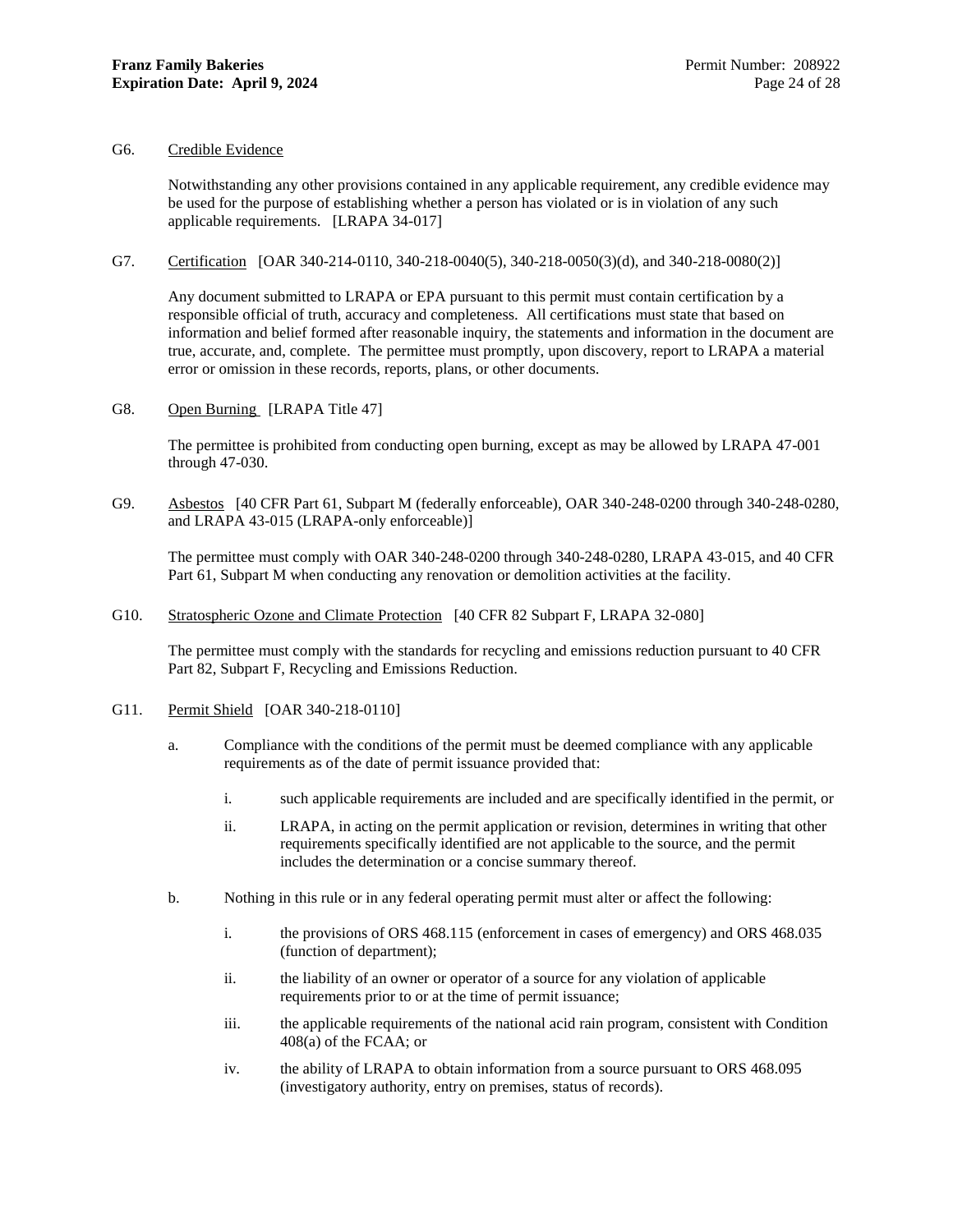c. Sources are not shielded from applicable requirements that are enacted during the permit term, unless such applicable requirements are incorporated into the permit by administrative amendment, as provided in OAR 340-218-0150(1)(h), significant permit modification, or reopening for cause by LRAPA.

### G12. Inspection and Entry [OAR 340-218-0080(3)]

Upon presentation of credentials and other documents as may be required by law, the permittee must allow Lane Regional Air Protection Agency, or an authorized representative (including an authorized contractor acting as a representative of the EPA Administrator), to perform the following:

- a. Enter upon the permittee's premises where a Title V operating permit program source is located or emissions-related activity is conducted, or where records must be kept under the conditions of the permit;
- b. Have access to and copy, at reasonable times, any records that must be kept under conditions of the permit;
- c. Inspect, at reasonable times, any facilities, equipment (including monitoring and air pollution control equipment), practices, or operations regulated or required under the permit; and
- d. As authorized by the FCAA or LRAPA rules, sample or monitor, at reasonable times, substances or parameters, for the purposes of assuring compliance with the permit or applicable requirements.
- G13. Fee Payment [OAR 340-220-0010, and 340-220-0030 through 340-220-0190]

The permittee must pay an annual base fee and an annual emission fee for all regulated air pollutants except for carbon monoxide, any class I or class II substance subject to a standard promulgated under or established by Title VI of the Federal Clean Air Act, or any pollutant that is a regulated air pollutant solely because it is subject to a standard or regulation under Section  $112(r)$  of the Federal Clean Air Act. The permittee must submit payment to Lane Regional Air Protection Agency, 1010 Main Street, Springfield, Oregon, 97477, within 30 days of the date LRAPA mails the fee invoice or August 1 of the year following the calendar year for which emission fees are paid, whichever is later. Disputes must be submitted in writing to LRAPA. Payment must be made regardless of the dispute. User-based fees must be charged for specific activities (e.g., computer modeling review, ambient monitoring review, etc.) requested by the permittee.

- G14. Off-Permit Changes to the Source [OAR 340-218-0140(2)]
	- a. The permittee must monitor for, and record, any off-permit change to the source that:
		- i. Is not addressed or prohibited by the permit;
		- ii. Is not a Title I modification;
		- iii. Is not subject to any requirements under Title IV of the FCAA;
		- iv. Meets all applicable requirements;
		- v. Does not violate any existing permit term or condition; and
		- vi. May result in emissions of regulated air pollutants subject to an applicable requirement but not otherwise regulated under this permit or may result in insignificant changes as defined in LRAPA Title 12.
	- b. A contemporaneous notification, if required under OAR 340-218-0140(2)(b), must be submitted to LRAPA and the EPA.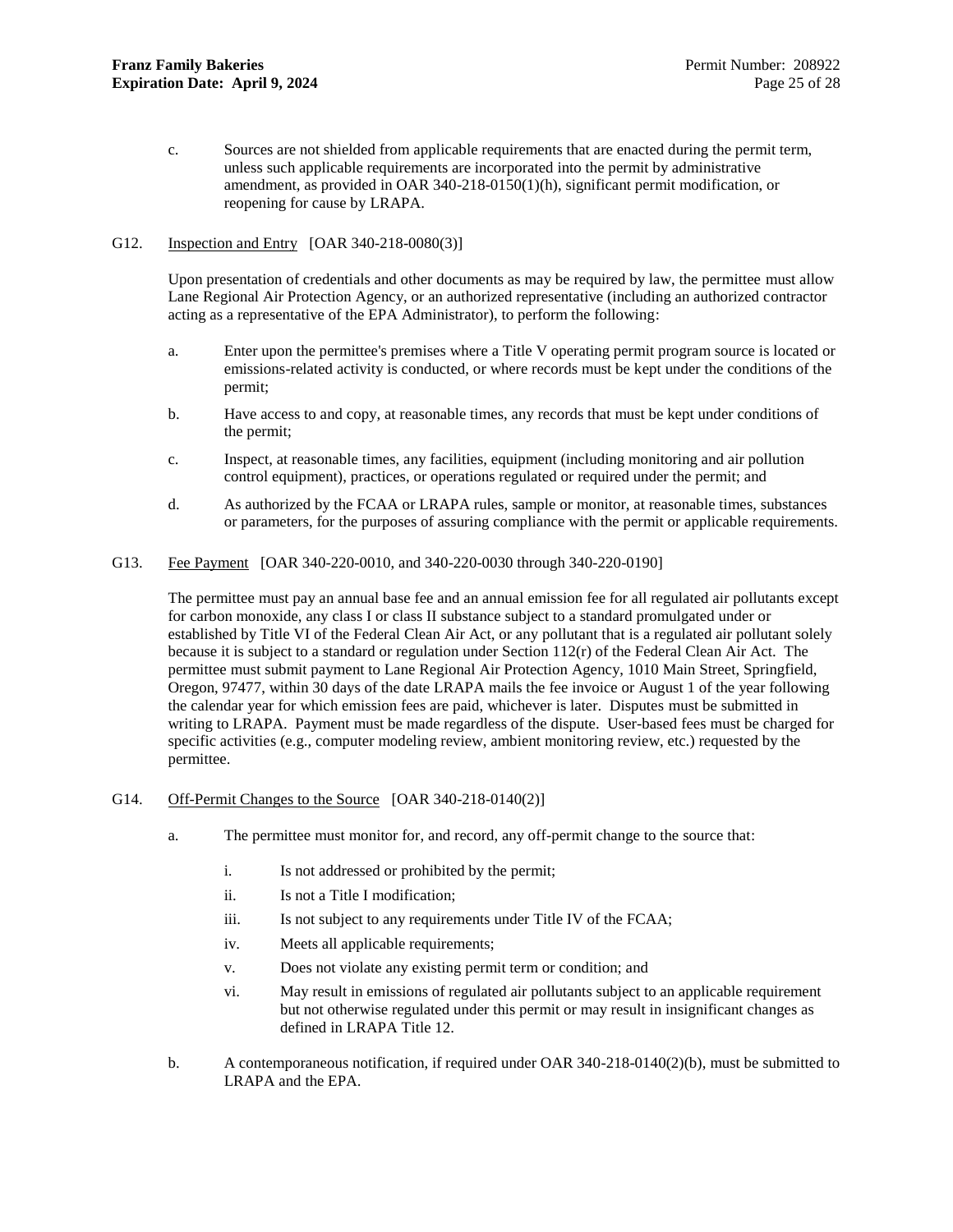- c. The permittee must keep a record describing off-permit changes made at the facility that result in emissions of a regulated air pollutant subject to an applicable requirement, but not otherwise regulated under the permit, and the emissions resulting from those off-permit changes.
- d. The permit shield of Condition G11 must not extend to off-permit changes.
- G15. Section 502(b)(10) Changes to the Source [OAR 340-218-0140(3)]
	- a. The permittee must monitor for, and record, any Section 502(b)(10) change to the source, which is defined as a change that would contravene an express permit term but would not:
		- i. Violate an applicable requirement;
		- ii. Contravene a federally enforceable permit term or condition that is a monitoring, recordkeeping, reporting, or compliance certification requirement; or
		- iii. Be a Title I modification.
	- b. A minimum 7-day advance notification must be submitted to LRAPA and the EPA in accordance with OAR 340-218-0140(3)(b).
	- c. The permit shield of Condition G11 must not extend to Section 502(b)(10) changes.
- <span id="page-28-0"></span>G16. Administrative Amendment [OAR 340-218-0150]

Administrative amendments to this permit must be requested and granted in accordance with OAR 340- 218-0150. The permittee must promptly submit an application for the following types of administrative amendments upon becoming aware of the need for one, but no later than 60 days of such event:

- a. Legal change of the registered name of the company with the Corporations Division of the State of Oregon, or
- b. Sale or exchange of the activity or facility.
- <span id="page-28-1"></span>G17. Minor Permit Modification [OAR 340-218-0170]

The permittee must submit an application for a minor permit modification in accordance with OAR 340- 218-0170.

G18. Significant Permit Modification [OAR 340-218-0180]

The permittee must submit an application for a significant permit modification in accordance with OAR 340-218-0180.

G19. Staying Permit Conditions [OAR 340-218-0050(6)(c)]

Notwithstanding Conditions [G16](#page-28-0) and [G17,](#page-28-1) the filing of a request by the permittee for a permit modification, revocation and re-issuance, or termination, or of a notification of planned changes or anticipated noncompliance does not stay any permit condition.

G20. Construction/Operation Modification [OAR 340-218-0190]

The permittee must obtain approval from LRAPA prior to construction or modification of any stationary source of air pollution control equipment in accordance with LRAPA 34-010 and 34-034 through 34-038.

G21. New Source Review Modification [LRAPA Title 38]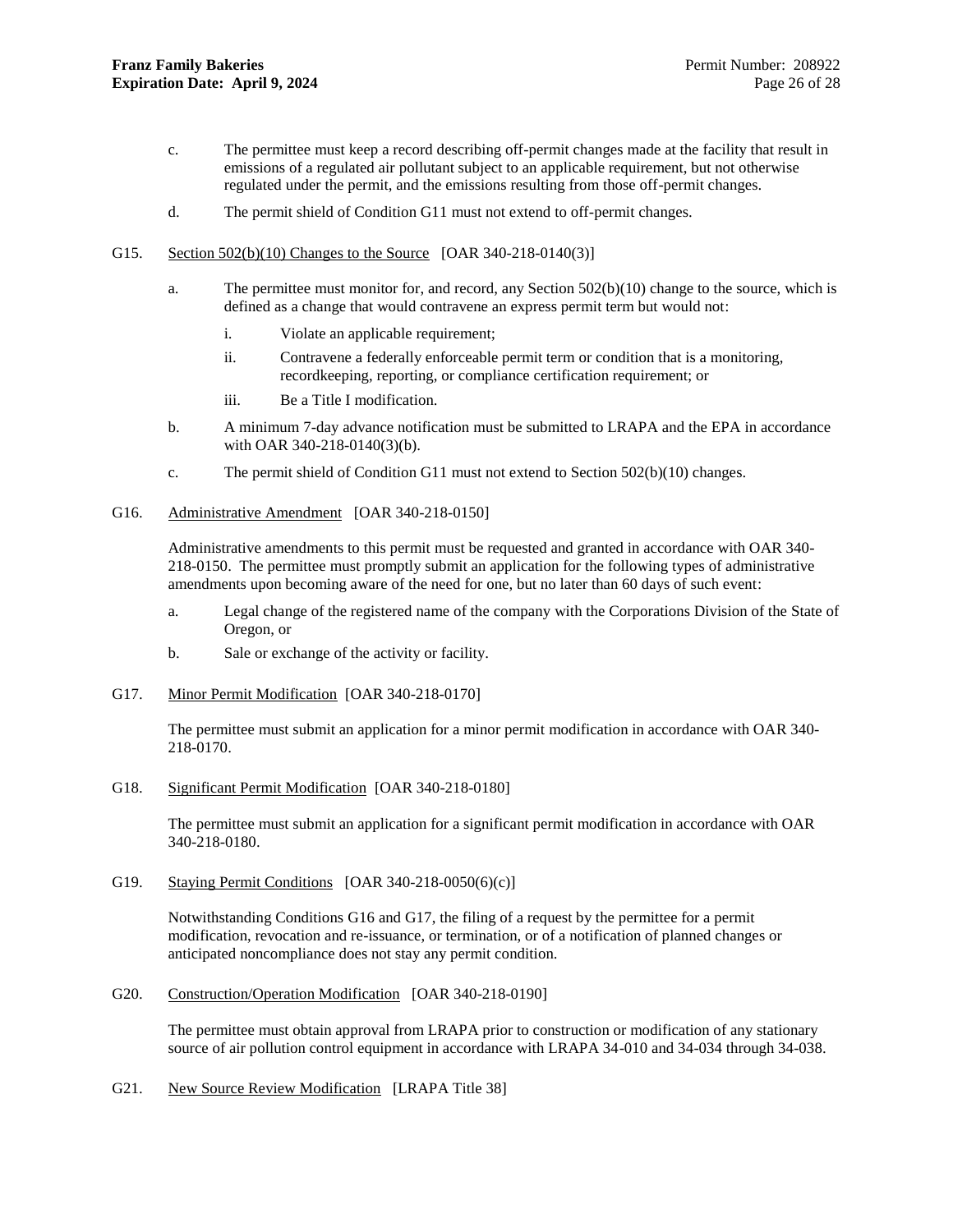No permittee must construct or make modifications required to be reviewed under New Source Review (LRAPA 38-001) without receiving an Air Contaminant Discharge Permit (ACDP) (LRAPA 34-010) and having satisfied the requirements of LRAPA Title 38.

### G22. Need to Halt or Reduce Activity Not a Defense [OAR 340-218-0050(6)(b)]

The need to halt or reduce activity will not be a defense. It will not be a defense for a permittee in an enforcement action that it would have been necessary to halt or reduce the permitted activity in order to maintain compliance with the conditions of this permit.

### G23. Duty to Provide Information [OAR 340-218-0050(6)(e) and LRAPA 34-015]

The permittee must furnish to LRAPA, within a reasonable time, any information that LRAPA may request in writing to determine whether cause exists for modifying, revoking and reissuing, or terminating the permit, or to determine compliance with the permit. Upon request, the permittee must also furnish to LRAPA copies of records required to be retained by the permit or, for information claimed to be confidential, the permittee may furnish such records to LRAPA along with a claim of confidentiality.

- G24. Reopening for Cause [OAR 340-218-0050(6)(c) and 340-218-020]
	- a. The permit may be modified, revoked, reopened and reissued, or terminated for cause as determined by LRAPA.
	- b. A permit must be reopened and revised under any of the circumstances listed in OAR 340-218-  $0200(1)(a)$ .
	- c. Proceedings to reopen and reissue a permit must follow the same procedures as apply to initial permit issuance and must affect only those parts of the permit for which cause to reopen exists.
- G25. Severability Clause [OAR 340-218-0050(5)]

Upon any administrative or judicial challenge, all the emission limits, specific and general conditions, monitoring, recordkeeping, and reporting requirements of this permit, except those being challenged, remain valid and must be complied with.

### G26. Permit Renewal and Expiration [OAR 340-218-0040(1)(a)(D) and 340-218-0130]

- a. This permit must expire at the end of its term, unless a timely and complete renewal application is submitted as described below. Permit expiration terminates the permittee's right to operate.
- b. Applications for renewal must be submitted at least 12 months before the expiration of this permit, unless LRAPA requests an earlier submittal. If more than 12 months is required to process a permit renewal application, LRAPA must provide no less than six (6) months for the owner or operator to prepare an application.
- c. Provided the permittee submits a timely and complete renewal application, this permit must remain in effect until final action has been taken on the renewal application to issue or deny the permit.
- G27. Permit Transference [OAR 340-218-0150(1)(d)]

The permit is not transferable to any person except as provided in OAR 340-218-0150(1)(d).

G28. Property Rights [340-218-0050(6)(d)]